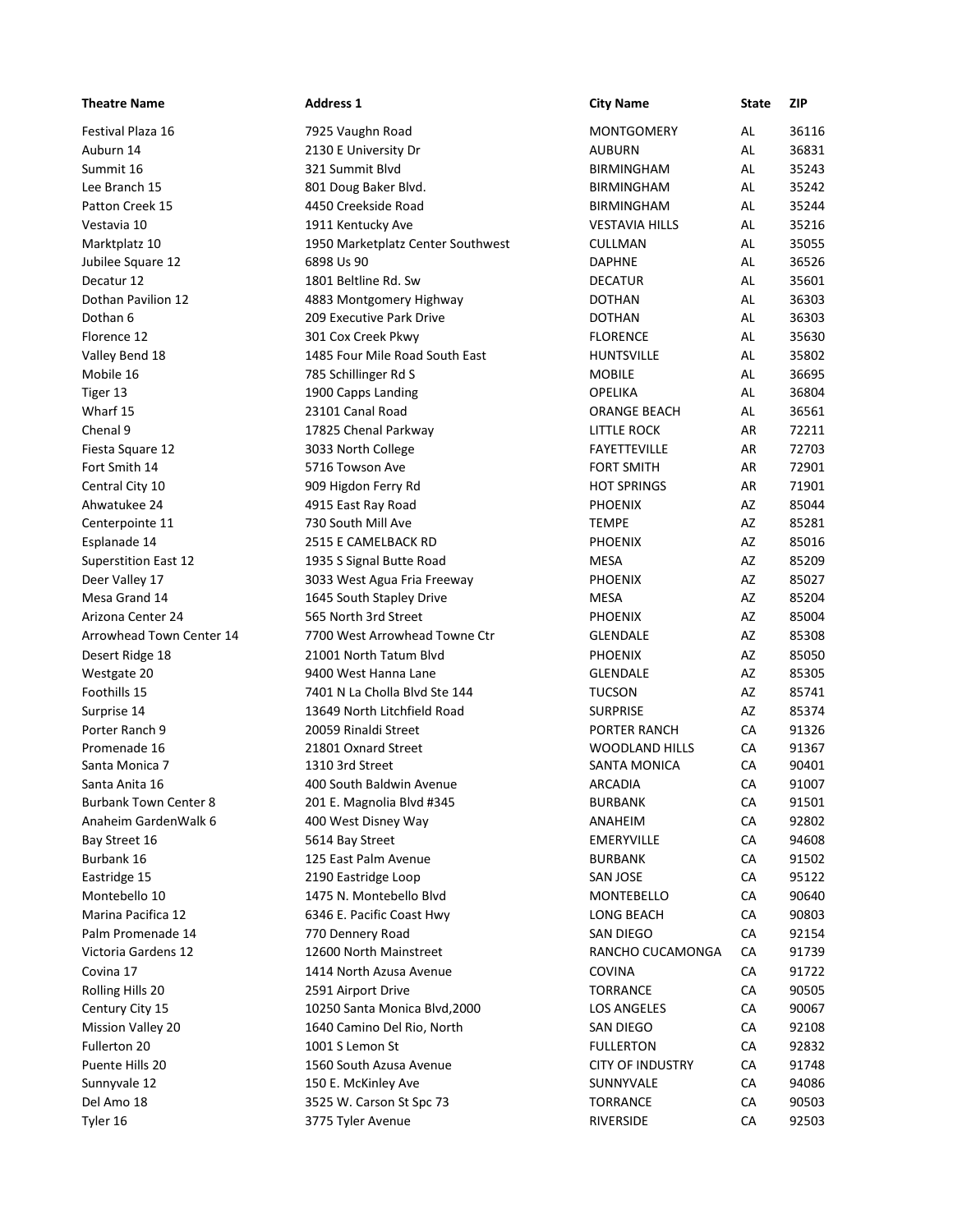| Plaza Bonita 14                 | 3050 Plaza Bonita Rd.           | <b>NATIONAL CITY</b>    | CA  | 91950 |  |
|---------------------------------|---------------------------------|-------------------------|-----|-------|--|
| Glendora 12                     | 1337 East Gladstone St.         | <b>GLENDORA</b>         | CA  | 91740 |  |
| Saratoga 14                     | 700 El Paseo De Saratoga        | SAN JOSE                | CA  | 95130 |  |
| Ontario Mills 30                | 4549 Mills Circle               | <b>ONTARIO</b>          | CA  | 91764 |  |
| Orange 30                       | 20 City Blvd West               | ORANGE                  | CA  | 92868 |  |
| Norwalk 20                      | 12300 E. Civic Center Drive     | <b>NORWALK</b>          | CA  | 90650 |  |
| Burbank Town Center 6           | 770 North 1st Street            | <b>BURBANK</b>          | CA  | 91501 |  |
| Fashion Valley 18               | 7037 Friars Road                | <b>SAN DIEGO</b>        | CA  | 92108 |  |
| Fallbrook 7                     | 6731 Fallbrook Ave              | <b>WEST HILLS</b>       | CA  | 91307 |  |
| Marina Marketplace 6            | 4335 Glencoe Ave                | <b>MARINA DEL REY</b>   | CA  | 90292 |  |
| Mercado 20                      | 3111 Mission College Blvd.      | <b>SANTA CLARA</b>      | CA  | 95054 |  |
| The Grove 14                    | 189 The Grove Dr                | <b>LOS ANGELES</b>      | CA  | 90036 |  |
| The Americana at Brand 18       | 322 Americana Way               | <b>GLENDALE</b>         | CA  | 91210 |  |
| Chula Vista 10                  | 555 Broadway #2050              | <b>CHULA VISTA</b>      | CA  | 91910 |  |
| NewPark 12                      | 400 Newpark Mall                | <b>NEWARK</b>           | CA  | 94560 |  |
| Brentwood 14                    | 2525 Sand Creek Road            | <b>BRENTWOOD</b>        | CA  | 94513 |  |
| Bakersfield 6                   | 4200 California Ave             | BAKERSFIELD             | CA  | 93309 |  |
| La Mirada 7                     | 15296 Rosecrans Avenue          | LA MIRADA               | CA  | 90638 |  |
| Woodbridge 5                    | 4626 Barranca Parkway           | <b>IRVINE</b>           | CA  | 92604 |  |
| Galleria At South Bay 16        | 1815 Hawthorne Blvd - Ste 368   | REDONDO BEACH           | CA  | 90278 |  |
| Citywalk Stadium IMAX           | 100 Universal City Plaza        | UNIVERSAL CITY          | CA  | 91608 |  |
| Metreon 16                      | 135 Fourth St                   | SAN FRANCISCO           | CA  | 94103 |  |
| Atlantic Times Square 14        | 450 N Atlantic Blvd             | <b>MONTEREY PARK</b>    | CA  | 91754 |  |
| Universal CityWalk Hollywood 19 | 100 Universal City Plaza        | UNIVERSAL CITY          | CA  | 91608 |  |
| Broadway 4                      | 1441 3rd St. Promenade          | SANTA MONICA            | CA  | 90401 |  |
| Marina 6 DIT                    | 13455 Maxella Ave, Ste 280      | MARINA DEL REY          | CA  | 90292 |  |
| Apple Valley 14                 | 22311 Bear Valley Road Bldg A   | <b>APPLE VALLEY</b>     | CA  | 92308 |  |
| River Village 6                 | 5256 S Mission Rd               | <b>BONSALL</b>          | CA  | 92003 |  |
| Sunset 5                        | 8000 W Sunset Blvd              | WEST HOLLYWOOD          | CA  | 90046 |  |
| Poway 10                        | 13475 Poway Rd                  | POWAY                   | CA  | 92064 |  |
| Kabuki 8                        | 1881 Post St                    | SAN FRANCISCO           | CA  | 94115 |  |
| Temecula 10                     | 27531 Ynez Rd                   | TEMECULA                | CA  | 92591 |  |
| Thousand Oaks 14                | 166 W. Hillcrest Drive          | <b>THOUSAND OAKS</b>    | CA  | 91360 |  |
| Manteca 16                      | 848 Lifestyle St                | MANTECA                 | CA  | 95337 |  |
| Flatiron Crossing 14            | 61 West Flatiron Crossing Dr.   | <b>BROOMFIELD</b>       | CO  | 80021 |  |
| Orchard 12                      | 14653 Orchard Pkwy              | WESTMINSTER             | CO  | 80023 |  |
| Highlands Ranch 24              | 103 W Centennial Blvd           | <b>HIGHLANDS RANCH</b>  | CO  | 80129 |  |
| Westminster Promenade 24        | 10655 Westminster Blvd.         | WESTMINSTER             | CO  | 80020 |  |
| Chapel Hills 13                 | 1710 Briargate Blvd             | <b>COLORADO SPRINGS</b> | CO  | 80920 |  |
| Fort Collins 10                 | 3636 Manhattan Ave              | <b>FORT COLLINS</b>     | CO  | 80526 |  |
| Southlands 16                   | 23955 E Plaza Ave               | <b>AURORA</b>           | CO  | 80016 |  |
| Arapahoe Crossing 16            | 6696 S Parker Rd                | <b>AURORA</b>           | CO  | 80016 |  |
| Brighton 12                     | 250 Pavilions Place             | <b>BRIGHTON</b>         | CO  | 80601 |  |
| Castle Rock 12                  | 3960 Limelight Ave              | <b>CASTLE ROCK</b>      | CO  | 80109 |  |
| Cherry Creek 8                  | 3000 E 1st Ave                  | <b>DENVER</b>           | CO  | 80206 |  |
| Bowles Crossng 12               | 8035 W Bowles Ave               | LITTLETON               | CO  | 80123 |  |
| Twenty Mile 10                  | 18625 Stage Run Rd              | <b>PARKER</b>           | CO  | 80134 |  |
| Southington 12                  | 1821 Meriden-Waterbury Turnpike | SOUTHINGTON             | CT  | 06489 |  |
| Danbury 16                      | 61 Eagle Rd.                    | <b>DANBURY</b>          | CT  | 06810 |  |
| Plainville 20                   | 220 New Britain Avenue          | PLAINVILLE              | CT  | 06062 |  |
| Lisbon 12                       | 162 River Rd                    | <b>LISBON</b>           | CT  | 06351 |  |
| Georgetown 14                   | 3111 K Street, Nw               | WASHINGTON              | DC  | 20007 |  |
| Dover 14                        | Us Route 13 Dover Mall          | <b>DOVER</b>            | DE  | 19901 |  |
| Fleming Island 12               | 1820 Town Center Blvd           | <b>FLEMING ISLAND</b>   | FL. | 32003 |  |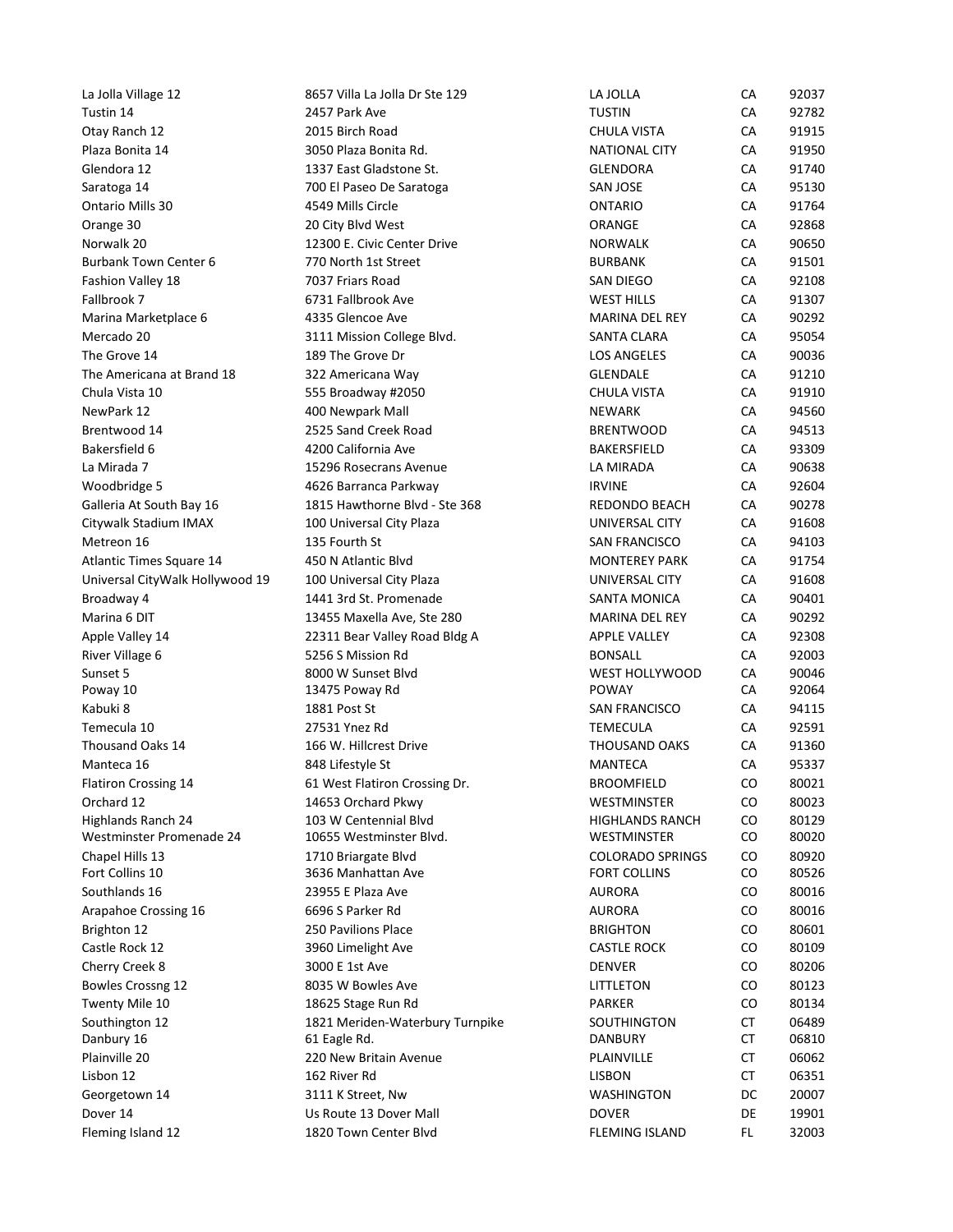| Boulevard 10<br>Coral Ridge 10          | 465 Grand Blvd,<br>3401 N.e. 26th Avenue                 | <b>MIRAMAR BEACH</b><br>FORT LAUDERDALE         | FL.<br>FL. | 32550<br>33306 |
|-----------------------------------------|----------------------------------------------------------|-------------------------------------------------|------------|----------------|
| Merchants Crossing 16                   | 15201 N. Cleveland Avenue                                | <b>NORTH FORT MYERS</b>                         | FL.        | 33903          |
| Veterans Expressway 24                  | 9302 Anderson Road                                       | <b>TAMPA</b>                                    | FL.        | 33634          |
| Tamiami 18                              | 11865 Sw 26th St                                         | <b>MIAMI</b>                                    | FL.        | 33175          |
| Regency-bdn 20                          | 2496 W. Brandon Blvd                                     | <b>BRANDON</b>                                  | FL.        | 33511          |
| Altamonte Mall 18<br>Sunset Place 24    | 433 E ALTAMONTE DR<br>5701 Sunset Drive                  | <b>ALTAMONTE SPRINGS</b><br>SOUTH MIAMI         | FL.<br>FL. | 32701<br>33143 |
| Sarasota 12                             | 8201 S TAMIAMI TRL                                       | SARASOTA                                        | FL.        | 34238          |
| Lake Square 12                          | 10401-015 Us Highway 441 South                           | LEESBURG                                        | FL.        | 34788          |
| Regency Jax 24                          | 9451 Regency Square Blvd.                                | <b>JACKSONVILLE</b>                             | FL.        | 32225          |
| Destin Commons 14                       | 4000 Legendary Drive                                     | <b>DESTIN</b>                                   | FL.        | 32541          |
| Disney Springs 24<br>Weston 8           | 1500 E Buena Vista Dr<br>1338 Sw 160th Avenue            | LAKE BUENA VISTA<br><b>SUNRISE</b>              | FL.<br>FL. | 32830<br>33326 |
| Tallahassee 20                          | 2415 N. Monroe Street                                    | TALLAHASSEE                                     | FL.        | 32303          |
| West Oaks 14                            | 9415 West Colonial Drive                                 | OCOEE                                           | FL.        | 34761          |
| Sunrise 8                               | 4321 Nw 88th Avenue                                      | <b>SUNRISE</b>                                  | FL.        | 33351          |
| Indian River 24                         | 6200 20th Street Room 600                                | <b>VERO BEACH</b>                               | FL.        | 32966          |
| Orange Park 24                          | 1910 Wells Road                                          | <b>ORANGE PARK</b>                              | FL.        | 32073          |
| Aventura Mall 24<br>Pembroke Lakes 9    | 19501 Biscayne Blvd #3001<br>12085 Pines Blvd            | <b>AVENTURA</b><br><b>PEMBROKE PINES</b>        | FL.<br>FL. | 33180<br>33026 |
| Woodlands Square 20                     | 3128 Tampa Road                                          | OLDSMAR                                         | FL.        | 34677          |
| Westshore Plaza 14                      | 210 Westshore Plaza                                      | <b>TAMPA</b>                                    | FL.        | 33609          |
| Bradenton 20                            | 2507 53rd Ave E                                          | <b>BRADENTON</b>                                | FL.        | 34203          |
| Hialeah 12                              | 780 W 49th St                                            | <b>HIALEAH</b>                                  | FL.        | 33012          |
| Avenue 16                               | 2241 Town Center Ave                                     | <b>MELBOURNE</b>                                | FL.        | 32940          |
| New Smyrna 12                           | 1401 S Dixie Fwy                                         | NEW SMYRNA BEACH                                | FL.        | 32168          |
| Palm Harbor 10<br>Pensacola 18          | 37912 Us Highway 19 N<br>6595 North W St                 | PALM HARBOR<br>PENSACOLA                        | FL.<br>FL. | 34684<br>32505 |
| Bayou 15                                | 5149 Bayou Boulevard                                     | PENSACOLA                                       | FL.        | 32503          |
| Pompano Beach 18                        | 2315 N Federal Hwy                                       | POMPANO BEACH                                   | FL.        | 33062          |
| Port St Lucie 14                        | 1900 Nw Courtyard Cir                                    | PORT ST LUCIE                                   | FL.        | 34986          |
| Lakeshore 8                             | 901 Us 27                                                | SEBRING                                         | FL.        | 33870          |
| Sundial 12                              | 151 2nd Ave North                                        | SAINT PETERSBURG                                | <b>FL</b>  | 33701          |
| Highwoods 20                            | 18002 Highwoods Preserve Parkway                         | TAMPA                                           | FL.        | 33647          |
| West Melbourne 12<br>Rosemary Square 12 | 4255 Norfolk Parkway<br>545 Hibiscus St                  | <b>WEST MELBOURNE</b><br><b>WEST PALM BEACH</b> | FL.<br>FL. | 32904<br>33401 |
| Yulee 10                                | 96012 Lofton Square Court                                | YULEE                                           | <b>FL</b>  | 32097          |
| Riverview 14                            | 9390 Theater Dr                                          | <b>GIBSONTON</b>                                | FL.        | 33534          |
| North Dekalb Mall 16                    | 2042 Lawrenceville Hwy                                   | <b>DECATUR</b>                                  | GA         | 30033          |
| Sugarloaf Mills 18                      | 5900 Sugarloaf Parkway                                   | LAWRENCEVILLE                                   | GA         | 30043          |
| Avenue Forsyth 12                       | 350 Peachtree Pkwy                                       | <b>CUMMING</b>                                  | GA         | 30041          |
| North Point 12                          | 4500 North Point Circle                                  | ALPHARETTA                                      | GA         | 30022          |
| Phipps Plaza 14<br>Colonial 18          | 3500 Peachtree Road N.e.<br>825 Lawrenceville-suwanee Rd | <b>ATLANTA</b><br>LAWRENCEVILLE                 | GA<br>GA   | 30326<br>30043 |
| <b>Madison Yards 8</b>                  | 905 Memorial Dr SE                                       | <b>ATLANTA</b>                                  | GA         | 30316          |
| Southlake Pavilion 24                   | 7065 Mount Zion Circle                                   | <b>MORROW</b>                                   | GA         | 30260          |
| <b>Barrett Commons 24</b>               | 2600 Cobb Place Lane Nw                                  | <b>KENNESAW</b>                                 | GA         | 30144          |
| Parkway Pointe 15                       | 3101 Cobb Pkwy Ste 201                                   | <b>ATLANTA</b>                                  | GA         | 30339          |
| Albany 16                               | 2823 Nottingham Way                                      | <b>ALBANY</b>                                   | GA         | 31707          |
| Camp Creek 14                           | 3760 Princeton Lakes Pkwy.                               | <b>ATLANTA</b>                                  | GA         | 30331          |
| Riverstone 15<br>Cartersville 12        | 5 Reinhardt College Pkwy<br>1129 North Tennessee St.     | CANTON<br>CARTERSVILLE                          | GA         | 30114<br>30120 |
| Columbus 15                             | 5556 Whittlesey Blvd                                     | <b>COLUMBUS</b>                                 | GA<br>GA   | 31909          |
| Ritz 13                                 | 1683 Whittlesey Rd                                       | <b>COLUMBUS</b>                                 | GA         | 31904          |
| Peachtree 8                             | 3131 Manchester Expy                                     | <b>COLUMBUS</b>                                 | GA         | 31909          |
| Conyers Crossing 16                     | 1536 Dogwood Dr Se                                       | <b>CONYERS</b>                                  | GA         | 30013          |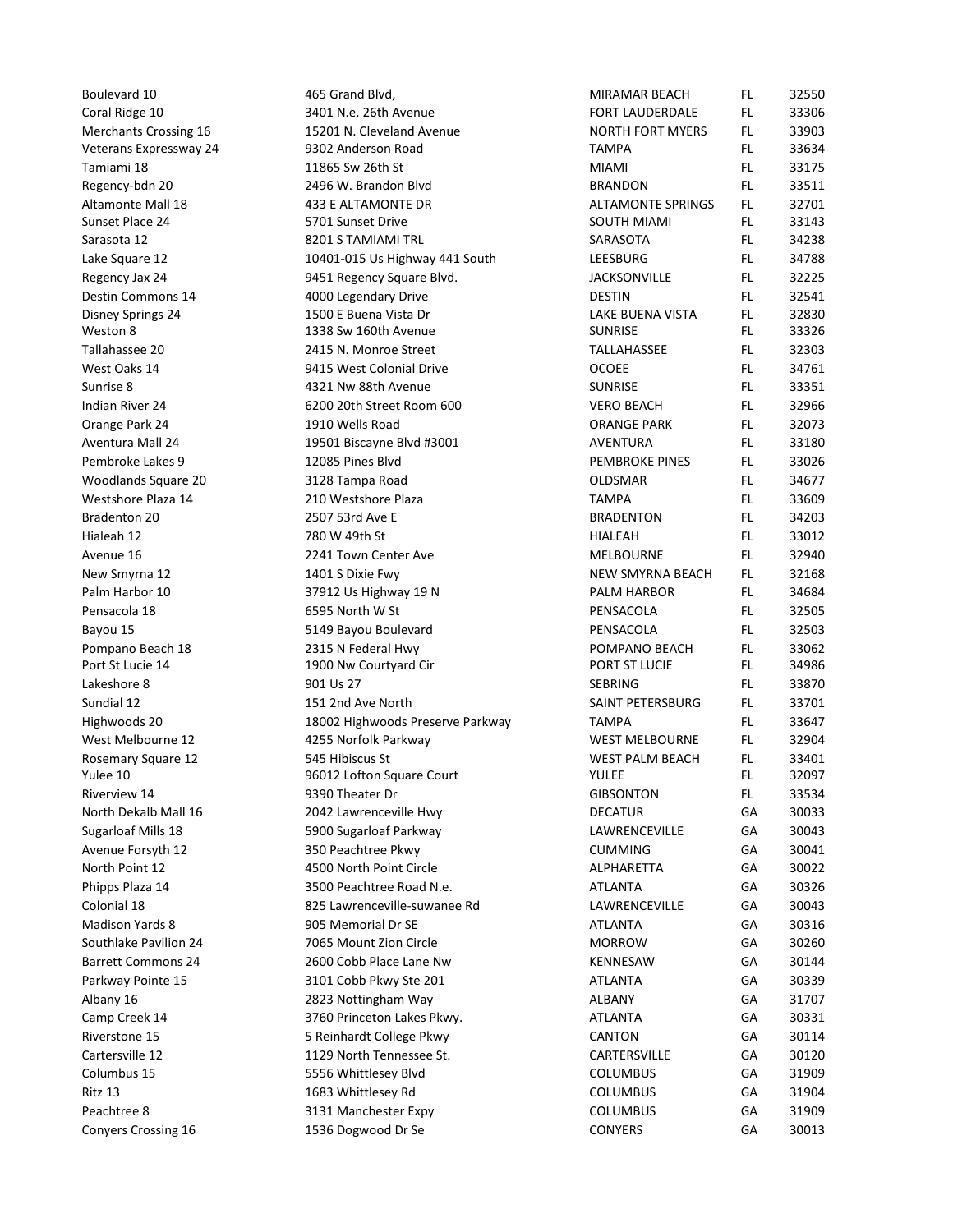| <b>Walnut Square 12</b>                   | 2170 E Walnut Ave                                | <b>DALTON</b>                          | GA         | 30721          |
|-------------------------------------------|--------------------------------------------------|----------------------------------------|------------|----------------|
| Battlefield 10                            | 1100 Battlefield Pkwy                            | <b>FORT OGLETHORPE</b>                 | GA         | 30742          |
| Hiram 14                                  | 185 Metromont Rd                                 | <b>HIRAM</b>                           | GA         | 30141          |
| LaGrange 10<br>Milledgeville 6            | 201 Main St.<br>2400 N Columbia St               | LAGRANGE<br>MILLEDGEVILLE              | GA<br>GA   | 30240<br>31061 |
| Savannah 11                               | 1150 Shawnee St                                  | SAVANNAH                               | GA         | 31420          |
| Savannah 10                               | 511 Stephenson Ave                               | SAVANNAH                               | GA         | 31405          |
| Snellville 12                             | 1905 Scenic Hwy N                                | SNELLVILLE                             | GA         | 30078          |
| Statesboro 12<br>Tifton 6                 | 610 Brannen St<br>216 N Virginia Ave             | <b>STATESBORO</b><br><b>TIFTON</b>     | GA<br>GA   | 30459<br>31794 |
| Bethlehem 12                              | 416 Exchange Blvd                                | <b>BETHLEHEM</b>                       | GA         | 30620          |
| Webb Gin 11                               | 1210 Scenic Highway                              | LAWRENCEVILLE                          | GA         | 30045          |
| Westdale 12                               | 2435 Edgewood Rd Sw<br>5233 Nw 86th St           | <b>CEDAR RAPIDS</b><br><b>JOHNSTON</b> | IA<br>IA   | 52404<br>50131 |
| Johnston 16<br>Southridge 12              | 6720 Se 14th St                                  | <b>DES MOINES</b>                      | IA         | 50315          |
| Cobblestone 9                             | 8501 Hickman Rd                                  | URBANDALE                              | IA         | 50322          |
| Southern Hill 12                          | 4400 Sergeant Rd                                 | <b>SIOUX CITY</b>                      | IA         | 51106          |
| Council Bluffs 17                         | 3220 23rd Ave                                    | <b>COUNCIL BLUFFS</b>                  | IA         | 51501          |
| Dubuque 14<br>Pine Ridge 11               | 2835 Nw Arterial<br>4355 Yellowstone Ave         | <b>DUBUQUE</b><br><b>CHUBBUCK</b>      | IA<br>ID   | 52002<br>83202 |
| Randhurst 12                              | 200 Randhurst Village Drive                      | MT PROSPECT                            | IL.        | 60056          |
| River East 21                             | 322 East Illinois Street                         | <b>CHICAGO</b>                         | IL.        | 60611          |
| Hawthorn 12<br>Norridge 6                 | 675 Hawthorn Center<br>4520 N. Harlem Avenue     | <b>VERNON HILLS</b><br><b>NORRIDGE</b> | IL.<br>IL. | 60061<br>60706 |
| Block 37                                  | 108 N. State Street                              | <b>CHICAGO</b>                         | IL.        | 60602          |
| South Barrington 24                       | 175 Studio Drive                                 | <b>SOUTH BARRINGTON</b>                | IL.        | 60010          |
| Oakbrook Center 4                         | 300 Oakbrook Center                              | <b>OAK BROOK</b>                       | Щ.         | 60523          |
| Oakbrook Center 12<br>Normal 14           | 600 Oakbrook Center<br>201 McKnight Street       | <b>OAK BROOK</b><br><b>NORMAL</b>      | IL.<br>IL. | 60523<br>61761 |
| Yorktown 18                               | 80 Yorktown Shopping Center                      | LOMBARD                                | IL.        | 60148          |
| Ford City 14                              | 7601 South Cicero Ave                            | <b>CHICAGO</b>                         | IL.        | 60652          |
| Northbrook Court 14                       | 1525 Lake Cook Road                              | <b>NORTHBROOK</b>                      | IL.        | 60062          |
| Crestwood 18<br>Chicago Ridge 6           | 13221 Rivercrest Drive<br>500 Chicago Ridge Mall | CRESTWOOD<br>CHICAGO RIDGE             | IL.<br>IL. | 60418<br>60415 |
| 600 North Michigan 9                      | 600 North Michigan                               | <b>CHICAGO</b>                         | IL.        | 60611          |
| Quarry 14                                 | 9201 63rd Street                                 | <b>HODGKINS</b>                        | IL.        | 60525          |
| Woodridge 18                              | 10000 Woodward Ave                               | WOODRIDGE                              | IL.        | 60517          |
| Streets Of Woodfield 20<br>Champaign 13   | 601 N. Martingale Rd. Ste. 105<br>910 Meijer Dr  | SCHAUMBURG<br>CHAMPAIGN                | IL.<br>IL. | 60173<br>61822 |
| Hickory Point 12                          | 150 Hickory Point Mall                           | <b>DECATUR</b>                         | IL.        | 62535          |
| Decatur 10                                | 2360 S Mount Zion Rd                             | <b>DECATUR</b>                         | IL.        | 62521          |
| Market Square 10                          | 2160 Sycamore Rd                                 | DEKALB                                 | IL.        | 60115          |
| Morris 10<br>Grand Prairie 18             | 515 Gore Rd<br>5311 West American Praire Drive   | <b>MORRIS</b><br>PEORIA                | IL.<br>IL. | 60450<br>61615 |
| Peru 8                                    | 3940 State Route 51                              | PERU                                   | IL.        | 61354          |
| Rosemont 12                               | 9701 Bryn Mawr Ave                               | <b>ROSEMONT</b>                        | IL.        | 60018          |
| Sauk Valley 8                             | 4110 30th St                                     | <b>STERLING</b>                        | IL.        | 61081          |
| Sunnyland 10<br><b>University Place 8</b> | 40 Sunnyland Plz<br>1370 E Main St               | <b>WASHINGTON</b><br>CARBONDALE        | IL.<br>IL. | 61571<br>62901 |
| Centralia 5                               | 1047 W Broadway                                  | CENTRALIA                              | IL.        | 62801          |
| Galewood 14                               | 5530 W Homer St                                  | <b>CHICAGO</b>                         | IL.        | 60639          |
| Cicero 14                                 | 4779 W Cermak Rd                                 | <b>CICERO</b>                          | IL.        | 60804          |
| Village Mall 6                            | 2917 N Vermilion St                              | DANVILLE                               | IL.        | 61832          |
| Eastgate 6<br>Edwardsville 12             | 625 Lewis And Clark Blvd<br>6633 Center Grove Rd | <b>EAST ALTON</b><br>EDWARDSVILLE      | IL.<br>IL. | 62024<br>62025 |
| Galesburg 8                               | 1401 W Carl Sandburg Dr                          | GALESBURG                              | IL.        | 61401          |
| Lake In The Hills 12                      | 311 N Randall Rd                                 | LAKE IN THE HILLS                      |            |                |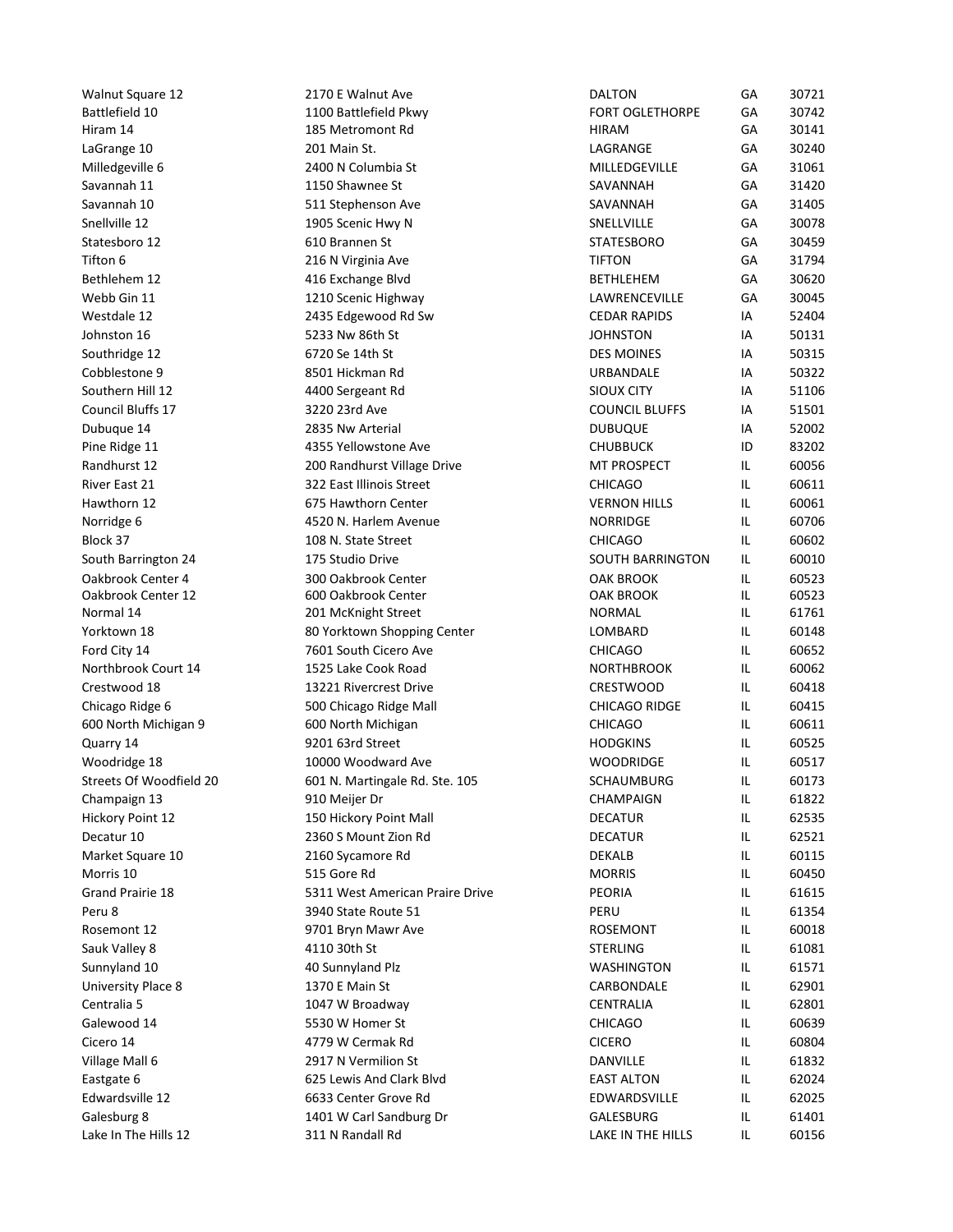| Illinois Centre 8                    | 3107 Civic Circle Blvd                           | <b>MARION</b><br><b>MATTOON</b>            | IL.        | 62959          |
|--------------------------------------|--------------------------------------------------|--------------------------------------------|------------|----------------|
| Mattoon 10<br>Mt Vernon 8            | 2509 Hurst Dr<br>400 Potomac Blvd                | <b>MOUNT VERNON</b>                        | IL.<br>IL. | 61938<br>62864 |
| Naperville 16                        | 2815 Show Place Dr                               | NAPERVILLE                                 | IL.        | 60564          |
| New Lenox 14                         | 1320 W Maple St                                  | <b>NEW LENOX</b>                           | IL.        | 60451          |
| Niles 12                             | 301 Golf Mill Ctr                                | <b>NILES</b>                               | IL.        | 60714          |
| Quincy 6<br>Rockford 16              | 300 N 33rd St<br>8301 E State St                 | <b>QUINCY</b><br><b>ROCKFORD</b>           | IL.<br>IL. | 62301<br>61108 |
| Machesney Park 14                    | 1860 Anjali Way                                  | <b>MACHESNEY PARK</b>                      | IL.        | 61115          |
| Village Crossing 18                  | 7000 Carpenter Rd                                | <b>SKOKIE</b>                              | IL.        | 60077          |
| Parkway Pt 8                         | 3025 Lindbergh Blvd<br>3141 Mercantile Dr        | SPRINGFIELD<br>SPRINGFIELD                 | IL.<br>IL. | 62704<br>62702 |
| Springfield 12<br>Springfield 8      | 2945 S Dirksen Pkwy                              | SPRINGFIELD                                | IL.        | 62703          |
| Castleton Square 14                  | 6020 E. 82nd Street                              | <b>INDIANAPOLIS</b>                        | IN         | 46250          |
| Crawfordsville 8                     | 205 Dry Branch Dr                                | CRAWFORDSVILLE                             | IN         | 47933          |
| Elkhart 14<br>Fort Wayne 20          | 2701 Cassopolis St<br>3930 E Dupont Rd           | <b>ELKHART</b><br><b>FORT WAYNE</b>        | IN<br>IN   | 46514<br>46825 |
| Jefferson Point 18                   | 4250 W Jefferson Blvd                            | <b>FORT WAYNE</b>                          | IN         | 46804          |
| Perry Crossing 18                    | 380 Cinema Boulevard                             | PLAINFIELD                                 | IN         | 46168          |
| Bloomington 12                       | 2929 W 3rd St                                    | <b>BLOOMINGTON</b>                         | IN         | 47404          |
| Bloomington 11<br>Columbus 12        | 1351 S College Mall Rd<br>555 Creekview Ct       | <b>BLOOMINGTON</b><br><b>COLUMBUS</b>      | IN<br>IN   | 47401<br>47201 |
| Evansville 16                        | 5600 Pearl Dr                                    | <b>EVANSVILLE</b>                          | IN         | 47712          |
| Hobart 12                            | 2590 Southlake Mall Dr                           | MERRILLVILLE                               | IN         | 46410          |
| Indianapolis 17                      | 4325 S Meridian St                               | <b>INDIANAPOLIS</b>                        | IN         | 46217          |
| Washington Sq 12<br>Traders Point 12 | 10280 E Washington St<br>5920 W 86th St          | <b>INDIANAPOLIS</b><br><b>INDIANAPOLIS</b> | IN<br>IN   | 46229<br>46278 |
| Kokomo 12                            | 1530 E Boulevard                                 | КОКОМО                                     | IN         | 46902          |
| Marion 12                            | 713 N Theatre Rd                                 | <b>MARION</b>                              | IN         | 46952          |
| Michigan City 14                     | 100 Meijer Dr                                    | MICHIGAN CITY                              | IN         | 46360          |
| Muncie 12                            | 860 E Princeton Ave                              | <b>MUNCIE</b>                              | IN         | 47303          |
| Richmond 11<br>Schererville 16       | 4713 National Rd E<br>875 Deer Creek Dr          | RICHMOND<br>SCHERERVILLE                   | IN<br>IN   | 47374<br>46375 |
| Schererville 12                      | 1400 Eagle Ridge Dr                              | SCHERERVILLE                               | IN         | 46375          |
| South Bend 16                        | 450 W Chippewa Ave                               | <b>SOUTH BEND</b>                          | IN         | 46614          |
| Terre Haute 12                       | 3153 S 3rd Pl                                    | <b>TERRE HAUTE</b>                         | IN         | 47802          |
| Vincennes 8                          | 1496 S Hart Street Rd                            | <b>VINCENNES</b>                           | IN         | 47591          |
| Town Center 20<br>Northrock 14       | 11701 Nall Avenue<br>3151 PENSTEMON ST.          | LEAWOOD<br><b>WICHITA</b>                  | KS<br>KS   | 66211<br>67226 |
| Legends 14                           | 1841 Village West Parkway                        | <b>KANSAS CITY</b>                         | KS         | 66111          |
| Studio 28 - KC                       | 12075 So Strang Line Road                        | OLATHE                                     | КS         | 66062          |
| Prairiefire 17                       | 5724 W 136th Terrace                             | <b>OVERLAND PARK</b>                       | KS         | 66223          |
| Hays 8<br>Salina 10                  | 2918 Vine Street<br>2259 South 9th Street        | <b>HAYS</b><br>SALINA                      | КS<br>KS   | 67601<br>67401 |
| Pittsburg 8                          | 202 Centennial Drive                             | <b>PITTSBURG</b>                           | KS         | 66762          |
| Manhattan Town Center 13             | 103 Manhattan Town Center                        | MANHATTAN                                  | KS         | 66502          |
| Newport On The Levee 20              | One Levee Way                                    | <b>NEWPORT</b>                             | КY         | 41071          |
| Stonybrook 20<br>Baton Rouge 16      | 2745 S Hurstbourne Pkwy<br>16040 Hatteras Avenue | LOUISVILLE<br><b>BATON ROUGE</b>           | КY<br>LA   | 40220<br>70816 |
| Mall Of Louisiana 15                 | 9168 Mall Of Louisiana Blvd                      | <b>BATON ROUGE</b>                         | LA         | 70836          |
| Elmwood Palace 20                    | 1200 Elmwood Park Blvd                           | <b>HARAHAN</b>                             | LA         | 70123          |
| Westbank Palace 16                   | 1151 Manhattan Blvd                              | <b>HARVEY</b>                              | LA         | 70058          |
| Clearview Palace 12                  | 4486 VETERANS MEMORIAL BLVD                      | <b>METAIRIE</b>                            | LA         | 70006          |
| Hammond Palace 10<br>Houma Palace 10 | 801 CM Fagan Dr<br>5737 W Park Ave               | <b>HAMMOND</b><br>HOUMA                    | LA<br>LA   | 70403<br>70364 |
| Assembly Row 12                      | 395 Artisan Way                                  | SOMERVILLE                                 | MA         | 02145          |
| South Bay Center 12                  | 25 District Avenue                               | <b>DORCHESTER</b>                          |            |                |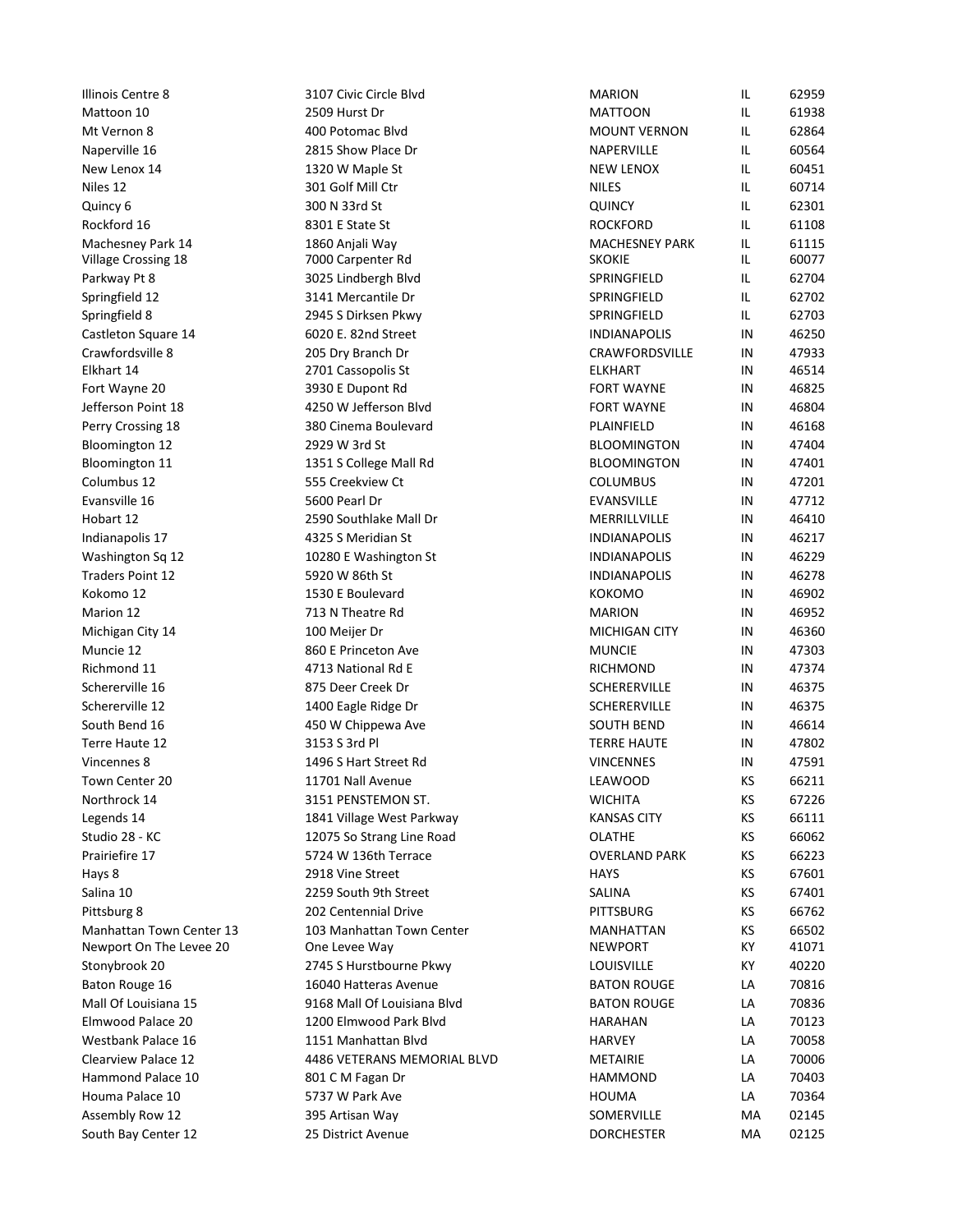|                                            | 22 Flutie Pass                                     | <b>FRAMINGHAM</b>                                 |            |                |  |
|--------------------------------------------|----------------------------------------------------|---------------------------------------------------|------------|----------------|--|
| Framingham 16<br>Tyngsboro 12              | 440 Middlesex Road                                 | <b>TYNGSBORO</b>                                  | MA<br>MA   | 01701<br>01879 |  |
| Braintree 10                               | 121 Grandview Road                                 | <b>BRAINTREE</b>                                  | MA         | 02184          |  |
| Burlington 10                              | 20 South Avenue                                    | <b>BURLINGTON</b>                                 | MA         | 01803          |  |
| Dartmouth Mall 11                          | 140 North Dartmouth Mall                           | NORTH DARTMOUTH                                   | MA         | 02747          |  |
| Boston Common 19<br>Methuen 20             | 175 Tremont St<br>90 Pleasant Valley Street        | <b>BOSTON</b><br><b>METHUEN</b>                   | MA<br>MA   | 02111<br>01844 |  |
| Liberty Tree Mall 20                       | 100 Independence Way                               | <b>DANVERS</b>                                    | MA         | 01923          |  |
| Rivertowne 12                              | 6075 Oxon Hill Road                                | <b>OXON HILL</b>                                  | MD         | 20745          |  |
| Columbia Mall 14                           | 10300 LITTLE PATUXENT PKWY                         | <b>COLUMBIA</b>                                   | MD         | 21044          |  |
| Academy 8                                  | 6198 Greenbelt Road                                | GREENBELT                                         | MD         | 20770          |  |
| Wheaton Mall 9<br>Owings Mills 17          | 11006 Veirs Mill Road<br>10100 Mill Run Circle     | <b>WHEATON</b><br><b>OWINGS MILLS</b>             | MD<br>MD   | 20902<br>21117 |  |
| Security Square 8                          | 1717 N ROLLING RD                                  | <b>BALTIMORE</b>                                  | MD         | 21244          |  |
| Mj Capital Center 12                       | 800 Shoppers Way                                   | LARGO                                             | MD         | 20774          |  |
| Rio Cinemas 18                             | 9811 Washingtonian Ctr                             | <b>GAITHERSBURG</b>                               | MD         | 20878          |  |
| St Charles Towne Center 9<br>Center Park 8 | 11115 Mall Circle<br>4001 Powder Mill Road         | WALDORF<br><b>BELTSVILLE</b>                      | MD<br>MD   | 20603<br>20705 |  |
| White Marsh 16                             | 8141 Honeygo Blvd.                                 | <b>BALTIMORE</b>                                  | MD         | 21236          |  |
| Lexington Park 6                           | 21882 Fdr Blvd.                                    | <b>LEXINGTON PARK</b>                             | MD         | 20653          |  |
| Churchville 7                              | 2408 Churchville Rd                                | <b>BEL AIR</b>                                    | MD         | 21015          |  |
| Livonia 20                                 | 19500 Haggerty Road                                | LIVONIA                                           | MI         | 48152          |  |
| Forum 30<br>John R 15                      | 44681 Mound Road<br>32289 John R Road              | <b>STERLING HEIGHTS</b><br><b>MADISON HEIGHTS</b> | MI<br>MI   | 48314<br>48071 |  |
| Gratiot 15                                 | 35705 South Gratiot Ave.                           | <b>CLINTON TWP</b>                                | MI         | 48035          |  |
| Holland 8                                  | 12270 James St                                     | <b>HOLLAND</b>                                    | MI         | 49424          |  |
| Grand Rapids 18                            | 3000 Alpine Ave Nw                                 | WALKER                                            | MI         | 49544          |  |
| Great Lakes 25<br>Fairlane 21              | 4300 Baldwin Rd<br>18900 Michigan Ave.             | <b>AUBURN HILLS</b><br><b>DEARBORN</b>            | MI<br>MI   | 48326<br>48126 |  |
| Birchwood 10                               | 4350 24th Ave                                      | <b>FORT GRATIOT</b>                               | MI         | 48059          |  |
| Plaza 8                                    | 1700 N Wisner St                                   | <b>JACKSON</b>                                    | MI         | 49202          |  |
| Ludington 8                                | 3857 W Us 10-31                                    | <b>LUDINGTON</b>                                  | MI         | 49431          |  |
| Fashion Square 10                          | 4511 Fashion Square Blvd                           | SAGINAW                                           | MI         | 48604          |  |
| Cherry Blossom 14<br>Eden Prairie Mall 18  | 3825 Marketplace Cir<br>8251 Flying Cloud Drive    | <b>TRAVERSE CITY</b><br><b>EDEN PRAIRIE</b>       | MI<br>MN   | 49684<br>55344 |  |
| Rosedale 14                                | 1595 Highway 36 W                                  | ROSEVILLE                                         | MN         | 55113          |  |
| Southdale Center 16                        | 400 Southdale Ctr                                  | <b>EDINA</b>                                      | MN         | 55435          |  |
| Apple Valley 15                            | 15630 Cedar Ave S                                  | <b>APPLE VALLEY</b>                               | MN         | 55124          |  |
| Mankato 6                                  | 1600 Warren Street                                 | <b>MANKATO</b>                                    | MN         | 56001          |  |
| Coon Rapids 16<br>Inver Grove 16           | 10051 Woodcrest Dr Nw<br>5567 Bishop Ave           | <b>COON RAPIDS</b><br><b>INVER GROVE HEIGHTS</b>  | MN<br>MN   | 55433<br>55076 |  |
| Esquire 7                                  | 6706 Clayton Road                                  | <b>SAINT LOUIS</b>                                | MO.        | 63117          |  |
| Chesterfield 14                            | 3000 Chesterfield Mall                             | CHESTERFIELD                                      | MO.        | 63017          |  |
| Streets Of St Charles 8                    | 311 Lombard Street                                 | <b>ST CHARLES</b>                                 | MO.        | 63303          |  |
| Parkway 14                                 | 8600 Ward Parkway Ste 14                           | <b>KANSAS CITY</b>                                | MO.        | 64114          |  |
| Independence 20<br>Creve Coeur 12          | 19200 E 39th St S<br>10465 Olive Blvd.             | INDEPENDENCE<br><b>CREVE COEUR</b>                | MO.<br>MO. | 64057<br>63141 |  |
| Barrywoods 24                              | 8101 Roanridge Road                                | <b>KANSAS CITY</b>                                | MO.        | 64151          |  |
| Springfield 11                             | 3200 E Montclair                                   | SPRINGFIELD                                       | MO.        | 65804          |  |
| Warrensburg 10                             | 386 Hawthorne Blvd                                 | WARRENSBURG                                       | MO.        | 64093          |  |
| Farmington 4                               | 838 Valley Creek Dr                                | <b>FARMINGTON</b>                                 | MO.        | 63640          |  |
| Poplar Bluff 8<br>Shiloh 14                | 3525 S Westwood Blvd<br>1001 Shiloh Crossing Blvd. | POPLAR BLUFF<br><b>BILLINGS</b>                   | MO.<br>MT  | 63901<br>59102 |  |
| <b>Billings 10</b>                         | 2456 Central Ave                                   | <b>BILLINGS</b>                                   | МT         | 59102          |  |
| Great Falls 10                             | 1601 Marketplace Dr                                | <b>GREAT FALLS</b>                                | MT         | 59404<br>59802 |  |
| Missoula 12                                | 3640 Mullan Rd                                     | MISSOULA                                          | MT         |                |  |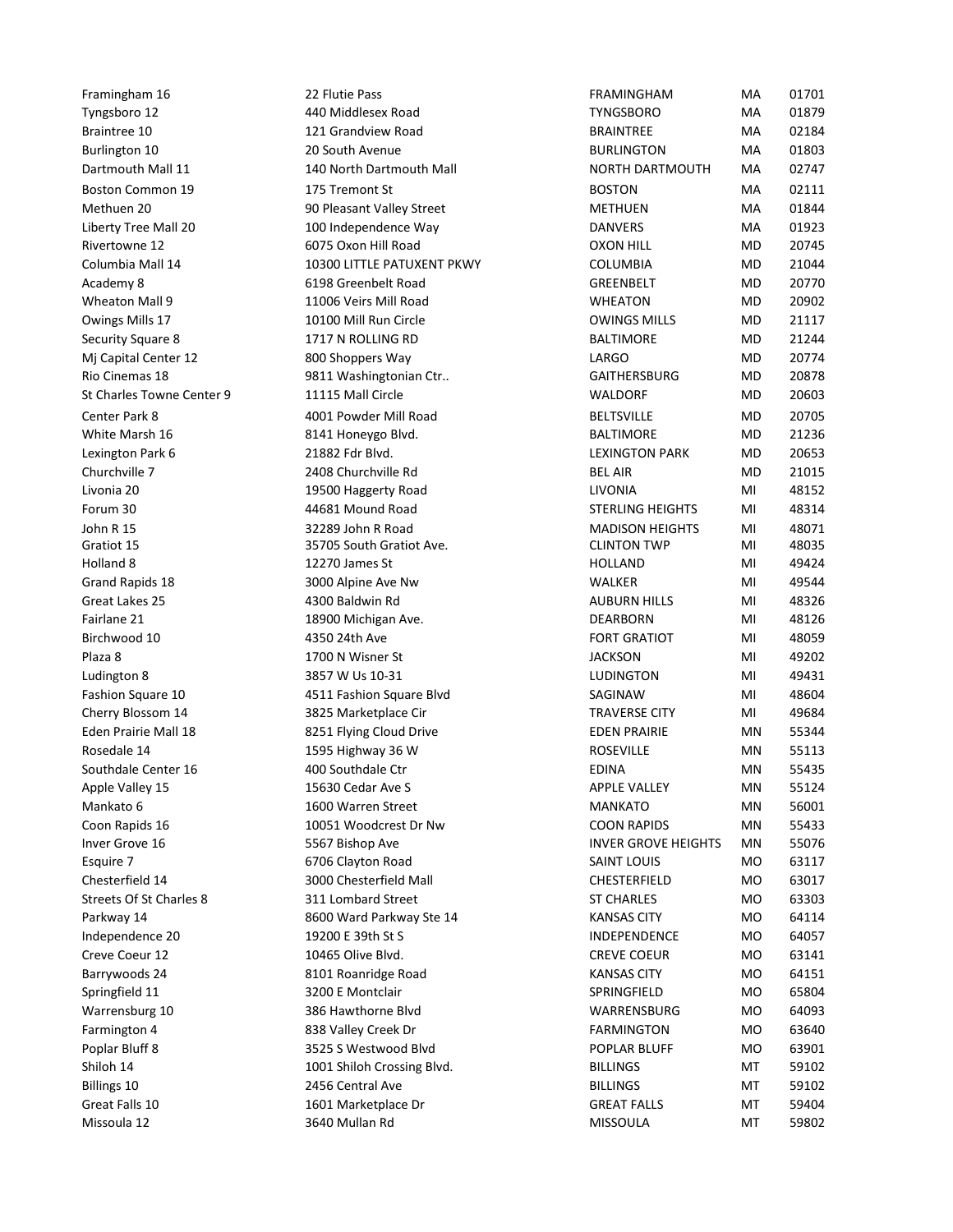| Southgate 9                               | 2901 Brooks Street                                    | <b>MISSOULA</b>                            | МT                     | 59801          |  |
|-------------------------------------------|-------------------------------------------------------|--------------------------------------------|------------------------|----------------|--|
| Southpoint 17<br>Northlake Mall 14        | 8030 Renaissance Parkway<br>7325 Northlake Mall Drive | <b>DURHAM</b><br>CHARLOTTE                 | ΝC<br>NC.              | 27713<br>28216 |  |
| Carolina Pavilion 22                      | 9541 South Boulevard                                  | <b>CHARLOTTE</b>                           | NC.                    | 28273          |  |
| Concord Mills 24                          | 8421 Concord Mills Blvd.                              | CONCORD                                    | NC.                    | 28027          |  |
| Park Terrace 6                            | 4289 Park Rd                                          | CHARLOTTE                                  | NC.                    | 28209          |  |
| River Hills 10                            | 121 River Hills Rd                                    | ASHEVILLE<br><b>DURHAM</b>                 | NC.<br>NC.             | 28805<br>27707 |  |
| Durham 15<br>Market Fair 15               | 1807 Martin Luther King Pkwy<br>1916 Skibo Rd         | FAYETTEVILLE                               | NC.                    | 28314          |  |
| Fayetteville 14                           | 4761 Lake Valley Dr                                   | <b>FAYETTEVILLE</b>                        | NC.                    | 28303          |  |
| Greensboro 18                             | 4822 Koger Blvd                                       | GREENSBORO                                 | NC.                    | 27407          |  |
| Fire Tower 12                             | 1685 E Firetower Road                                 | GREENVILLE                                 | ΝC                     | 27834          |  |
| Havelock 6<br>Hickory 15                  | 500 Mccotter Blvd<br>2000 Catawba Valley Blvd Se      | <b>HAVELOCK</b><br><b>HICKORY</b>          | NC.<br>NC.             | 28532<br>28602 |  |
| High Point 8                              | 2705 N Main St                                        | <b>HIGH POINT</b>                          | ΝC                     | 27265          |  |
| Jacksonville 16                           | 350 Western Blvd                                      | JACKSONVILLE                               | NC.                    | 28546          |  |
| Kalli 12<br>Park Place 16                 | 1000 Kalli Drive                                      | <b>JACKSONVILLE</b><br><b>MORRISVILLE</b>  | NC.                    | 28546          |  |
| Shelby 10                                 | 9525 Chapel Hill Rd<br>2002 E Dixon Blvd              | SHELBY                                     | <b>NC</b><br><b>NC</b> | 27560<br>28152 |  |
| Wilmington 16                             | 111 Cinema Dr                                         | <b>WILMINGTON</b>                          | <b>NC</b>              | 28403          |  |
| Wilson 10                                 | 1501 Ward Blvd                                        | <b>WILSON</b>                              | <b>NC</b>              | 27893          |  |
| Hanes 12                                  | 1501 Sw Hanes Mall Blvd                               | WINSTON-SALEM                              | <b>NC</b>              | 27103          |  |
| Holly Springs 9<br>Grand Forks 10         | 320 Grand Hill Pl<br>2306 32nd Ave S                  | <b>HOLLY SPRINGS</b><br><b>GRAND FORKS</b> | <b>NC</b><br><b>ND</b> | 27540<br>58208 |  |
| Dakota Square 9                           | 2400 10th Street Sw Dakota Sq Mall                    | <b>MINOT</b>                               | <b>ND</b>              | 58701          |  |
| Westroads 14                              | 10000 California St                                   | <b>OMAHA</b>                               | <b>NE</b>              | 68114          |  |
| Grand Island 7                            | 3404 West 13th Street                                 | <b>GRAND ISLAND</b>                        | NE                     | 68803          |  |
| Londonderry 10<br>Headquarters Plaza 10   | 16 Orchard View Drive<br>72 Headquarters Plaza        | LONDONDERRY<br><b>MORRISTOWN</b>           | <b>NH</b><br>NJ        | 03053<br>07960 |  |
| MarketFair 10                             | 3521 US-1                                             | <b>PRINCETON</b>                           | NJ                     | 08540          |  |
| Deptford 8                                | 1740 Clements Bridge Road                             | <b>DEPTFORD</b>                            | NJ                     | 08096          |  |
| Marlton 8                                 | 800 N. Route 73                                       | <b>MARLTON</b>                             | NJ                     | 08053          |  |
| Shops At Riverside 9                      | 390 Hackensack Ave.<br>755 NJ-18                      | HACKENSACK                                 | NJ                     | 07601<br>08816 |  |
| Brunswick Square 13<br>Ridgefield Park 12 | 75 Challenger Road                                    | <b>EAST BRUNSWICK</b><br>RIDGEFIELD PARK   | NJ<br>NJ               | 07660          |  |
| Clifton Commons 16                        | 405 Route 3                                           | <b>CLIFTON</b>                             | NJ                     | 07014          |  |
| Essex Green 9                             | 495 Prospect Avenue                                   | <b>WEST ORANGE</b>                         | NJ                     | 07052          |  |
| <b>Bridgewater Commons 7</b>              | 400 Commons Way Ste 380                               | <b>BRIDGEWATER</b>                         | NJ                     | 08807          |  |
| Wayne 14<br>East Hanover 12               | 67 Willowbrook Blvd<br>145 NJ-10                      | <b>WAYNE</b><br><b>EAST HANOVER</b>        | NJ<br>NJ               | 07470<br>07936 |  |
| Mountainside 10                           | 1021 Route 22                                         | MOUNTAINSIDE                               | NJ                     | 07092          |  |
| Newport Centre 11                         | 30-300 Mall Drive West                                | <b>JERSEY CITY</b>                         | NJ                     | 07310          |  |
| Cherry Hill 24                            | 2121 Route 38                                         | <b>CHERRY HILL</b>                         | NJ                     | 08002          |  |
| Jersey Gardens 20<br>Brick Plaza 10       | 651 Kapkowski Road<br>3 Brick Plaza                   | <b>ELIZABETH</b><br><b>BRICK</b>           | NJ<br>NJ               | 07201<br>08723 |  |
| New Brunswick 18                          | 17 US-1                                               | <b>NEW BRUNSWICK</b>                       | NJ                     | 08901          |  |
| Seacourt 10                               | Seacourt Pavilion 635 Bay Ave                         | <b>TOMS RIVER</b>                          | NJ                     | 08753          |  |
| Freehold 14                               | 101 Trotters Way                                      | <b>FREEHOLD</b>                            | NJ                     | 07728          |  |
| Monmouth Mall 15<br>Menlo Park 12         | Route 35 & 36<br>55 Parsonage Rd unit 390             | EATONTOWN<br><b>EDISON</b>                 | NJ<br><b>NJ</b>        | 07724<br>08837 |  |
| Rockaway 16                               | 363 Mt. Hope Avenue                                   | ROCKAWAY                                   | NJ                     | 07866          |  |
| <b>Aviation 12</b>                        | 1200 South Stiles Street                              | LINDEN                                     | <b>NJ</b>              | 07036          |  |
| Garden State 16                           | 4000 Garden State Plaza                               | PARAMUS                                    | NJ                     | 07652          |  |
| Voorhees 16                               | 900 Haddonfield Berlin Rd                             | <b>VOORHEES</b>                            | NJ                     | 08043          |  |
| Albuquerque 12<br>Rainbow Promenade 10    | 3810 Las Estancias Way SW<br>2321 N Rainbow Blvd      | ALBUQUERQUE<br><b>LAS VEGAS</b>            | NM<br>ΝV               | 87121<br>89108 |  |
|                                           | 6587 Las Vegas Blvd South                             |                                            |                        |                |  |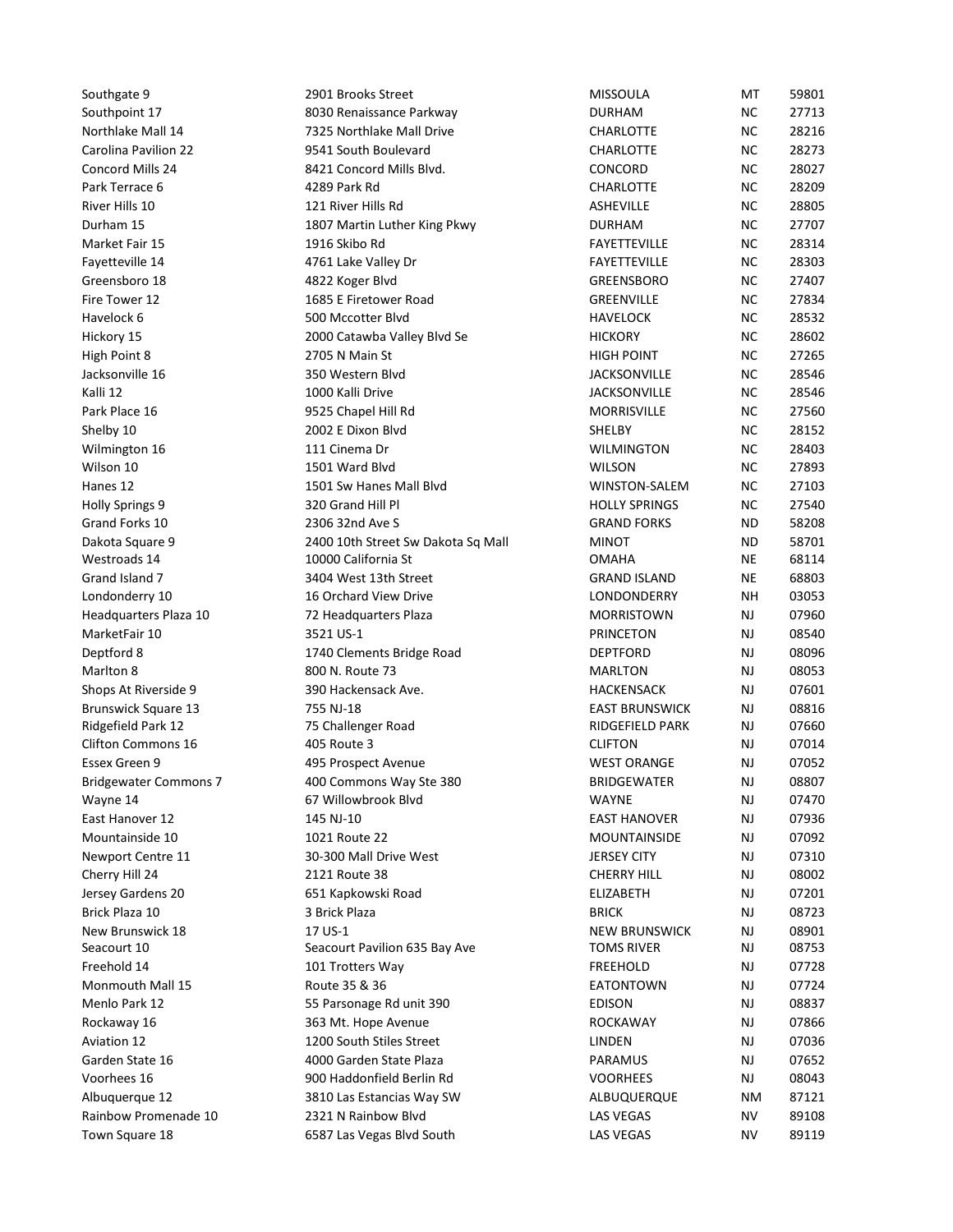Glen Cove 6<br>
Sochool St<br>
Empire 25 234 West 42nd Street<br>
Maple Ridge 8 4276 Maple Road<br>
Huntington Square 12 4000 Jericho Turnpike<br>
Market Arcade 8 639 Main Street<br>
Bay Plaza 13 2210 Bartow Avenue<br>
Bay Plaza 13<br>
State Bure Empire 25<br>
Empire 25 234 West 42nd Street School St<br>
Empire 25 234 West 42nd Street NEW YORK NY 11542<br>
Huntington Square 12 4000 Jericho Turnpike EAST NORTHPORT NY 14226<br>
Huntington Square 12 4000 Jericho Turnpike EAST NOR Glen Cove 6 5<br>
Empire 25 234 West 42nd Street<br>
Maple Ridge 8 4276 Maple Road<br>
Maple Ridge 8 4276 Maple Road<br>
Mamtington Square 12 4000 Jericho Tumpike<br>
Market Arcade 8 4000 Jericho Tumpike<br>
Market Arcade 8 539 Main Street<br> Glen Cove 6 5<br>
Empire 25 234 West 42nd Street<br>
Maple Ridge 8 4276 Maple Road<br>
Huntington Square 12 4000 Jericho Turnpike<br>
Staten Island Mall 11 2655 Richmond Avenue<br>
Staten Island Mall 11 2655 Richmond Avenue<br>
Bay Plaza 13 Glen Cove 6 5 School St<br>
Empire 25 234 West 42nd Street NEW YORK NY 10036<br>
Maple Ridge 8 4256 Maple Rodd<br>
Muntington Square 12 4000 Jericho Turnpike<br>
Market Arcade 8 639 Main Street BUFFALO NY 14226<br>
Staten Island Mall 11 Glen Cove 6 5<br>
School St School St School St School St School St<br>
Maple Ridge 8 234 West 42nd Street<br>
Maple Ridge 8 4276 Maple Road<br>
Huntington Square 12 4000 Jericho Turnpike<br>
Staten Island Mall 11 2655 Richmond Avenue<br>
S Glen Cove 6 5 School St<br>
Empire 25 234 West 42nd Street<br>
Maple Ridge 8 234 West 42nd Street<br>
Markel Ridge 8 4276 Maple Road<br>
Huntington Square 12 4000 Jericho Turnpike<br>
Market Arcade 8 639 Main Street<br>
BARTORTHPORT NY 1127 Sieho Cove 6 5 School St<br>
Empire 25 234 West 42nd Street<br>
Maple Ridge 8 4276 Maple Road<br>
Huntington Square 12 4000 Jericho Turnpike<br>
Market Arcade 8 699 Main Street<br>
Natel Arcade 8 693 Main Street<br>
Staten Island Mall 11 26 Glen Cove 6 5 School St<br>
Empire 25 234 West 42nd Street<br>
Maple Ridge 8 4276 Maple Road<br>
Market Arcade 8 4000 Jerkich Turnpike Market Arcade 8 639 Main Street<br>
Huntington Square 12 4000 Jerkich Turnpike Bases TWORTHPORT NY Glen Cove 6 5<br>
School St<br>
Empire 25 234 West 42nd Street<br>
Humiregon Square 12 4000 Jericho Turpule<br>
Humiregon Square 12 4000 Jericho Turpule<br>
Market Arcade 8 4276 Maple Road<br>
Staten Island Mall 11 2655 Richmond Avenue<br>
Sta (Sien Cove 6 5 School St<br>
Empire 25 234 West 42nd Street<br>
Huntington Square 12 4000 Bericho Turple Road AMHERST<br>
Huntington Square 12 4000 Bericho Turple<br>
Huntington Star (Signal Mall 11 2555 Richardon Meville 1817FALO NY Glen Cove 6<br>
Empire 25 234 West 42nd Street<br>
Maple Ridge 8<br>
Maple Ridge 8<br>
Maple Ridge 8<br>
Huntington Square 12 4000 lericho Turnpike<br>
Huntington Square 12 4000 lericho Turnpike<br>
Market Arcade 8<br>
Huntington Square 12 4000 l Glen Cove 6<br>
School St School St<br>
Maple Ridge 8<br>
Maple Ridge 8<br>
Maple Ridge 8<br>
Interferiencede 8<br>
Interferienced 8<br>
Interferienced 8<br>
Maple Ridge 8<br>
Interferienced 8<br>
State Island Mall 11<br>
State Island Mall 11<br>
State Islan Glen Cove 6 5 S School St (S S School St (S S American Secure 1988)<br>
Mapple Rigge 8 4276 Mapple Road AMHERST NORTHPORT NY 11542<br>
Market Arcade 8 4276 Mapple Road AMHERST NORTHPORT NY 114236<br>
Market Arcade 8 4276 Mapple Roa Sten Cove 6 5 25 School St<br>
Stony Brook 22 2000 Series 22 2000 Series 247 2000 Series 247 2000 Series 247 2000 Series 247 2000 Series 247 2000 Series 247 2000 Series 247 2000 Series 247 2000 Series 247 2000 Series 247 2000 Clien Cove 6<br>
Empire 25<br>
Empire 25<br>
Empire 26<br>
Magne Ridge 8<br>
Humitenton Square 12<br>
Humitenton Square 12<br>
Humitenton Square 12<br>
Market Arcade 8<br>
Sam States Core and Street 6<br>
Sam States 10 300 Jerema Menue<br>
EMPIRE 2010 Bro Glen Cove 6 5 School St and School Stand Street 4 642 West 42nd Street 4<br>Tempire 25 430 West 42nd Street 4<br>Maple Ridge 8 4376 West 42nd Street 4 MAHEINST NY 142731<br>Maple Ridge 8 4376 Maple Road 442 ASS Richmond Weneur GAST Glen Cove 6<br>
Empire 25<br>
Empire 25<br>
Many Register 4:200 States 4:200 States 4:200 States 4:200 States 4:200 States 4:200 States 4:200 States 4:200 States 4:200 States 4:200 States 4:200 States 4:200 States 4:200 States 4:20 Fresh Meadows 7 190-02 Horace Harding Blvd. Gien Cove 6<br>
Fantare 25 234 West 4 2nd Street and Ker WYORK NY 10036<br>
Maple Ridge 8<br>
Maple Ridge 8<br>
Mark Arcade 8 427 Advantage Room<br>
Mark Arcade 8 4000 Jericho Turnpike<br>
May Tensa 13 4000 Jericho Turnpike<br>
Starten Island Glen Cove 6 5 School States 4 32 West 42 And Street Henrice 23 West 42 Wall Street Hunder<br>
Hundrington Squares 12 4000 Jericho Tumpike<br>
Hundrington Squares 12 4276 Malele Road<br>
Shore Kary 19731<br>
Shore Kary 19731<br>
Shore Kar Gien Love de Samuel Maria (1998)<br>Empire 25 Second Maria Christian Christian Christian Christian Christian Christian Christian Christian Christian Christian Christian Christian Christian Christian Christian Christian Christ Empire 2.5 and Street Early (Mexic Arrangene Book of the New York NY 11731<br>Magne Ridge 8 2476 Vest Arrangence 12 4276 Vest Arrangence 12 4276 Vest Arrangence 12 4276 Vest Arrangence 12<br>Market Arrade 8 4000 Jeruch Duringke Mappe 82 and 2008 Bencho Tumpike Real Antive Strip (1988 Particles)<br>Market Arcode 8 and 242 Adold Bencho Tumpike Real Burket Arcode Start (1981 Anti-Ran State Arcode Start (1981 Anti-Ran State In the Control of the Start ( Port Chester 14 40 Westchester Avenue PORT CHESTER NY 10573 Market Arcade 8 23 Market Arcade 19 33 Sharing Market Arcade 200 Market Arcade 200 States (1991)<br>1978 - 1978 1982 11: 200 States (1991)<br>1978 - 1982 1983 Third Awe (11th St.) New York NY 10073<br>1981 - 1982 1983 Vestal Parkwa Statem Islands Mall 21 425 Stecharond Swenter and Statem Islands Mall Navy Pape 21 4403 Palisades 21 4403 Palisades 21 4403 Palisades 21 4403 Palisades 21 4403 Palisades 21 4403 Palisades 21 4403 Palisades 21 4403 Palisade By The also as a North Park Avenue Microsoft (MY) 1997<br>Crystal Run 16 2010 Broadway (MY) Network MY 10024<br>Village 7 1333 Third Ave (Elshi St.) MEW YORK MY 10023<br>Unicoln Square 13 898 Broadway (MEW YORK MY 10003<br>Unicoln Squ 3411 Street to 1930 Broadway (1941) New York MY 10024<br>Circles of the state of the state of the state of the state of the state of the state of the state of the state of<br>1911 State of the state of the state of the state of Urpleum 13 13 Mind Awe (11th St.)<br>Village 7<br>Urbeits at the SM Interd Awe (11th St.)<br>
19th Stats 66 Third Ave (11th St.)<br>
19th Stats 68 880 Broadway MEW YORK MY 10003<br>
10mch Square 13 898 Broadway MEW YORK MY 10003<br>
10mch S Villege 2<br>
Unch Strait 6 19 Intractor and Mound (1111 hxt) New YORK NY<br>
Unch State 5 1996 Broadway New York NY<br>
EMV YORK NY 10003<br>
Early Ferrace 6 213 Vest 34th Street<br>
Early Terrace 14<br>
Early Broadway 10 1132 Generated Tu 2019 NEast to 1930 Woodware 14 2019 Center Fighter Relevent Center 30 2425 Section Town Center States (New York 2010)<br>1918 Broadware 14 312 West 3415 States (New York 2010)<br>1947 France 6 312 West 3415 States (New York 2000 Grove City 14 4218 Buckeye Parkway GROVE CITY OH 43123 3410 Street 24 (1990 Million (1991 2003)<br>Stop Hotel 21 (1990 Million Mark Prince Bighter Million Control (1991 Million Mark Prince 2003)<br>Elevit Browner Field 2135 Stempstead Turnplete STOW MBOOK NY 11750<br>Elevit Browner Fie Bay Terrace to 2110 2015 Mesopota (March Ave and March Ave and March Ave and March Ave and March 2013 Stock of the Columbus 10<br>
Eevity and 10 528 Stephensed Drumphe (EVITTOWN NY 11550<br>
Reconsider the Columbus 10 1025 Corpo Story Brooklyn (1983)<br>
Reaction 10 (1983) Nicolar Stephen Righters (1984)<br>
Reaction 10 (1983) Old Country Road (1984)<br>
Reaction 10 (1983) Old Country Road (1988)<br>
Free Road BROOKLYN COUNTER STATES (1988)<br>
Free Road BROOKLY Eventuarion II and Sale of the Center of Sale of the Center Center Center 6 21653 Center Ridge Road Rocky Press (1991)<br>The Center Ridge Road Rocky Ridge Road American Center Center Ridge Road American Space of the Center R Monauger France 30<br>
Male Walley Mall 1930 No. 1930 No. 1930 No. 1931 New York 1938 New York 1935 New York 2000<br>
Franchise Space 31<br>
All Internations 2013 No. 1930 New York 1941 New York 1942<br>
All Internations 2013 New York Findlay and Miles 2 102 Corporate Prive 10<br>
Findlay 12 2006 Offers and Mindrik Anti-Mindrik Anti-Mindrik Critical Critical Critical Critical Critical Critical Critical Critical Critical Critical Critical Critical Critical Solon 16 6185 Enterprise Pkwy SOLON OH 44139 Fantage Park State of Book of the Controlline of Movement of Mall 11 700 Banfield Road Melanion Controlline and The Mall 11 700 Banfield Road Westher 12 2005 Frederick Douglas Blvd.<br>
When the Say is the Controlline Blvd. Anderson Towne Center 9 2022 Steel and Center 8 (Microson Center 8 2022 Steel and Microson Center 8 (Microson Center 8 (Microson Center 8 (Microson Center 8 (Microson Center 8 (Center 8 (Center 8 (Center 8 (Center 8 (Cent Hamilton 8 1453 Main St HAMILTON OH 45013 Webster 12 2190 Empire Blvd.<br>
Yestards 1400 Marchasters Avenue (AMELA 2010 Empire Blvd.<br>
Persistence of AMELA 76 AMELA 76 AMELA 76 AMELA 76 AMELA 76 AMELA 76 AMELA 76 AMELA 76 AMELA 76 AMELA 76 AMELA 76 AMELA 76 AMELA 76 A Port Checker 14<br>
Vestical Townes Space Relate Tarticles (Secret Street Tarticles Construction and Alegen and Alegen and Alegen and Alegen and Alegen and Alegen and Alegen and Alegen and Southern Device Checker 30<br>
Vestical Vestal Towne Square 9 24 232 Vestal Parkway Vestal Control Mall 24 2501 November 24 24 250 November 24 250 November 24 2501 November 24 251 W. Memorial Control Mall 24 2501 Control Mall 24 2501 Control Mall 24 2501 Control Pelisades 21. 4433 Pelisades Cruz, Drive Care May 1212 Pelisade Cruz, Drive Care Mall 16 1431 East Pelisade Cruz (1992)<br>
Dublish Villege 18 1211 East Park Drive Park Drive Crossrove Reform 10 1430 Dublish Villege Park Driv Crystal Run 15<br>
Allegeary 8<br>
Allegeary 8<br>
Allegeary 8<br>
Allegeary 8<br>
Dublin Village 18<br>
Indian Mountain Village 18<br>
Indian Mall 10 1901 N.W. Example Parkoway<br>
COLUMBUS<br>
Content of the 442017<br>
Scuare CITY 442123<br>
Scuare CITY Allegany 8<br>
Milegany 8<br>
Dubility Migge Fast Schwarz (1992) Millega Fast Schwarz (1992)<br>
Endian Mounter 9 129 (1993) Millega Fast Schwarz (2001)<br>
West Check Life and Town Center 8 227 Street Point Street Your China Street Y Dublin Village 18 0700 Village Parkway DUBLIN (1) 018 Farith Monumics of 2001 ASSO Normal and Monumics of 2006<br>Eastern Town Center 30 275 Eastern Town Center Here (COLIMBUS of 2006 ASSO Computer COLIMBUS OF 451219<br>Vest Che Indian Mound 9 271 South a Christian Center 8 271 South a Christian Mound 2014 12th Avenue New York Christian Council 2013<br>
Vest Charles 12th Avenue New York Center 8 2410 South Center 2012<br>
Vest Charles 12th Avenue Nation Exam Town Center 30 275 Exaton Town Center COLUMABUS ON 231319<br>
Convertibly 4 2813 Business Patrioma Plaza Business Press Patrios Columbus Columbus Columbus Columbus Octo (1) 4 43212<br>
Columbus 10 43228 Nedge Tark Street Re Strome Christ and Million State of the Million Christ and Million Converter Christian Converter and State Christmas Columbus 10<br>
Vest Christmas Reparks Columbus 10<br>
Million Converter 6 300 N Perkins Rd STP (Center Bridge R Shawnee Cinema Center 8 3031 N Harrison Vest United Hotel Start Center 8 4923 E. 41x Shaw encounter and Device The Matthalan Shawnee COUMBUS ON 45228<br>
Mestherand Start Center 6 4928 Religions and Band Band Band Band Band Month of the 44144<br>
Mestherand Town Cente Columbus 20 12 830 South Olympia Press Jove 1942 South Olympia Ave New York New York New York New York New York New York New York New York New York New York New York New York New York New York New York New York New York Ne

| <b>GLEN COVE</b>         | NΥ | 11542 |
|--------------------------|----|-------|
| <b>NEW YORK</b>          | NΥ | 10036 |
| <b>AMHERST</b>           | NΥ | 14226 |
| <b>EAST NORTHPORT</b>    | NΥ | 11731 |
| <b>BUFFALO</b>           | NΥ | 14203 |
| <b>STATEN ISLAND</b>     | NΥ | 10314 |
| <b>BRONX</b>             | NΥ | 10475 |
| <b>NEW YORK</b>          | NΥ | 10024 |
| <b>NEW YORK</b>          | NΥ | 10028 |
| <b>NEW YORK</b>          | NΥ | 10003 |
| <b>NEW YORK</b>          | NΥ | 10003 |
| <b>NEW YORK</b>          | NΥ | 10023 |
| <b>NEW YORK</b>          | NΥ | 10001 |
| <b>BAYSIDE</b>           | NΥ | 11360 |
| <b>STONY BROOK</b>       | NΥ | 11790 |
| LEVITTOWN                | NΥ | 11756 |
| <b>GARDEN CITY</b>       | NΥ | 11530 |
| <b>WESTBURY</b>          | NY | 11590 |
| <b>FRESH MEADOWS</b>     | NΥ | 11365 |
| ROCKVILLE CTR.           | NΥ | 11570 |
| <b>HUNTINGTON</b>        | NΥ | 11743 |
| <b>NEW YORK</b>          | NΥ | 10016 |
| <b>NEW YORK</b>          | NΥ | 10027 |
| <b>WEBSTER</b>           | NΥ | 14580 |
| <b>PORT CHESTER</b>      | NΥ | 10573 |
| <b>VESTAL</b>            | NΥ | 13850 |
| <b>WEST NYACK</b>        | NΥ | 10994 |
| MIDDLETOWN               | NΥ | 10940 |
| ALLEGANY                 | NΥ | 14760 |
| <b>DUBLIN</b>            | OН | 43017 |
| <b>HEATH</b>             | OН | 43056 |
| <b>COLUMBUS</b>          | OН | 43219 |
| <b>GROVE CITY</b>        | OН | 43123 |
| <b>WEST CHESTER</b>      | OН | 45069 |
| <b>COLUMBUS</b>          | OН | 43228 |
| <b>BROOKLYN</b>          | OН | 44144 |
| <b>ROCKY RIVER</b>       | OН | 44116 |
| ASHTABULA                | OH | 44004 |
| <b>FINDLAY</b>           | OН | 45840 |
| SOLON                    | OН | 44139 |
| SAINT CLAIRSVILLE        | OН | 43950 |
| <b>ANDERSON TOWNSHIP</b> |    | 45255 |
|                          | OН |       |
| <b>HAMILTON</b>          | OН | 45013 |
| <b>NORMAN</b>            | ОΚ | 73072 |
| TULSA                    | ОΚ | 74135 |
| OKLAHOMA CITY            | ОК | 73134 |
| OKLAHOMA CITY            | ОК | 73149 |
| OKLAHOMA CITY            | ОК | 73118 |
| YUKON                    | ОК | 73099 |
| <b>OWASSO</b>            | ОК | 74055 |
| ARDMORE                  | ОК | 73401 |
| LAWTON                   | ОК | 73505 |
| STILLWATER               | ОК | 74074 |
| <b>SHAWNEE</b>           | ОΚ | 74804 |
| SHAWNEE                  | ОΚ | 74804 |
| TULSA                    | ОΚ | 74132 |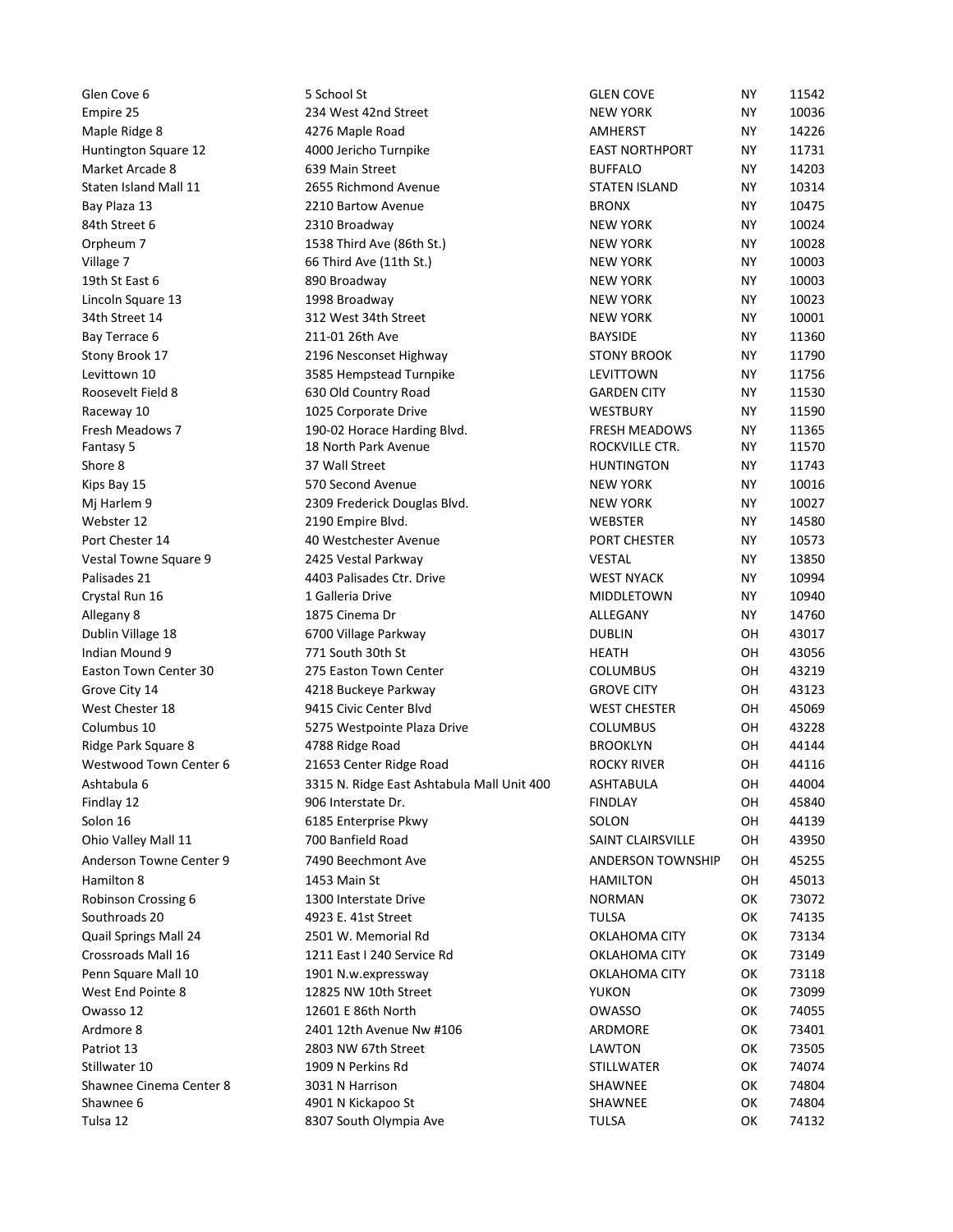| Progress Ridge 13                            | 12345 Sw Horizon Blvd                                 | <b>BEAVERTON</b>                         | OR              | 97007          |
|----------------------------------------------|-------------------------------------------------------|------------------------------------------|-----------------|----------------|
| Corvallis 12                                 | 750 Ne Circle Blvd                                    | <b>CORVALLIS</b>                         | OR              | 97330          |
| Tilghman 8                                   | 4608 Broadway                                         | ALLENTOWN                                | PA              | 18104          |
| Neshaminy 24                                 | 660 Neshaminy Mall                                    | <b>BENSALEM</b>                          | PA              | 19020          |
| Woodhaven 10                                 | 1336 Bristol Pike                                     | BENSALEM                                 | PA              | 19020          |
| <b>Fashion District 8</b><br>Marple 10       | 1001 Market Street Ste 3050<br>400 South State Road   | PHILADELPHIA<br>SPRINGFIELD              | PA<br>PA        | 19107<br>19064 |
| North Broadstreet 7                          | 1600 N Broadstreet                                    | PHILADELPHIA                             | PA              | 19121          |
| Painters Crossing 9                          | 112 Wilmington Pike                                   | <b>WEST CHESTER</b>                      | PA              | 19382          |
| 309 Cinema 9                                 | 1461 Bethlehem Pike                                   | <b>NORTH WALES</b>                       | PA              | 19454          |
| Philadelphia Mills 14<br>Plymouth Meeting 12 | 1149 Franklin Mills Circle<br>494 W Germantown Pike   | PHILADELPHIA<br>PLYMOUTH MEETING         | PA<br>PA        | 19154<br>19462 |
| Waterfront 22                                | 300 West Waterfront Dr.                               | <b>WEST HOMESTEAD</b>                    | PA              | 15120          |
| Allentown 16                                 | 1700 Catasauqua Rd                                    | <b>ALLENTOWN</b>                         | PA              | 18109          |
| Center Valley 16                             | 2805 Center Valley Parkway                            | <b>CENTER VALLEY</b>                     | PA              | 18034          |
| Altoona 12<br>Bloomsburg 11                  | 234 Convention Center Drive<br>1879 Columbia Blvd     | DUNCANSVILLE<br><b>BLOOMSBURG</b>        | PA<br>PA        | 16635<br>17815 |
| Camp Hill 12                                 | 3432 Simpson Ferry Rd                                 | <b>CAMP HILL</b>                         | PA              | 17011          |
| Chambersburg 7                               | 900 Chambersburg Mall                                 | CHAMBERSBURG                             | PA              | 17201          |
| Clarion 7                                    | <b>Clarion Mall</b>                                   | <b>CLARION</b>                           | PA              | 16214          |
| Westmoreland 15                              | 5280 Old Rte 30                                       | GREENSBURG                               | PA              | 15601          |
| Hampden 8                                    | 4950 Carlisle Pike                                    | <b>MECHANICSBURG</b>                     | PA              | 17050          |
| South Hills Village 10<br>Mount Lebanon 6    | 700 Ft. Couch Rd S. Hills<br>1500 Washington Rd       | PITTSBURGH<br><b>MOUNT LEBANON</b>       | PA<br>PA        | 15241<br>15228 |
| Pottsgrove 12                                | 110 Upland Square Dr.                                 | POTTSGROVE                               | PA              | 19464          |
| Fairground 10                                | 3050 North 5th Street Highway                         | <b>READING</b>                           | PA              | 19605          |
| South Pike 10                                | 718 S Pike Rd                                         | SARVER                                   | PA              | 16055          |
| Selinsgrove 12                               | 1 Susquehanna Valley Mall Drive                       | SELINSGROVE                              | PA              | 17870          |
| Williamsport 11<br>Dutch Square 14           | 300 W. Fourth St.<br>421 Bush River Rd Unit 80        | WILLIAMSPORT<br>COLUMBIA                 | PA<br><b>SC</b> | 17701<br>29210 |
| Harbison 14                                  | 122 Afton Ct                                          | COLUMBIA                                 | SC              | 29212          |
| Columbia 10                                  | 5320 Forest Dr                                        | COLUMBIA                                 | <b>SC</b>       | 29206          |
| Myrtle Beach 12                              | 10177 North Kings Highway                             | <b>MYRTLE BEACH</b>                      | SC              | 29572          |
| Rapid City 10                                | 230 Knollwood Dr                                      | <b>RAPID CITY</b>                        | SD              | 57701          |
| Chattanooga 18<br>Majestic 12                | 5080 South Ter<br>311 Broad St                        | <b>CHATTANOOGA</b><br><b>CHATTANOOGA</b> | TN<br>TN        | 37412<br>37402 |
| Governors Square 10                          | 2801 Guthrie Hwy                                      | CLARKSVILLE                              | TN              | 37040          |
| <b>Bradley Square 12</b>                     | 200 Paul Huff Park                                    | CLEVELAND                                | TN              | 37312          |
| Highland 12                                  | 1181 S Jefferson Ave                                  | <b>COOKEVILLE</b>                        | TN              | 38506          |
| Dyersburg 9                                  | 516 Hwy 51 Bypass West                                | <b>DYERSBURG</b>                         | TN              | 38024          |
| Thoroughbred 20<br>Towne Crossing 8          | 633 Frazier Drive<br>925 W. Andrew Johnson Hwy        | <b>FRANKLIN</b><br>GREENEVILLE           | TN<br>TN        | 37067<br>37745 |
| Northgate 14                                 | 310 Northgate Mall Drive                              | <b>HIXSON</b>                            | TN              | 37343          |
| Johnson City 14                              | 1805 N Roan St                                        | <b>JOHNSON CITY</b>                      | TN              | 37601          |
| Knoxville 16                                 | 200 N Peters Rd                                       | <b>KNOXVILLE</b>                         | TN              | 37923          |
| East Towne 10                                | 5020 Millertown Pike                                  | <b>KNOXVILLE</b>                         | TN              | 37917          |
| Foothills 12<br>College Square 12            | 134 Foothills Mall Dr<br>2550 E Morris Blvd           | MARYVILLE<br><b>MORRISTOWN</b>           | TN<br>TN        | 37801<br>37813 |
| Murfreesboro 16                              | 2626 Cason Square Blvd.                               | MURFREESBORO                             | TN              | 37128          |
| Antioch 8                                    | 901 Bell Rd                                           | <b>ANTIOCH</b>                           | TN              | 37013          |
| Spring Hill 12                               | 2068 Crossing Circle                                  | SPRINGHILL                               | TN              | 37174          |
| Bellevue 12                                  | 8125 Sawyer Brown Road                                | NASHVILLE                                | TN              | 37221          |
| Stones River 9<br>Katy Mills 20              | 1706 Old Fort Parkway<br>5000 Katy Mills Circle, #131 | MURFREESBORO<br><b>KATY</b>              | TN<br>TX        | 37129<br>77494 |
| Parks @ Arlington 18                         | 3861 South Cooper Street                              | ARLINGTON                                | TX              | 76015          |
| NorthPark 15                                 | 8687 N Central Expy                                   | DALLAS                                   | TX              | 75225          |
| Highland Village 12                          | 4090 Barton Creek                                     | HIGHLAND VILLAGE                         | TX              | 75077          |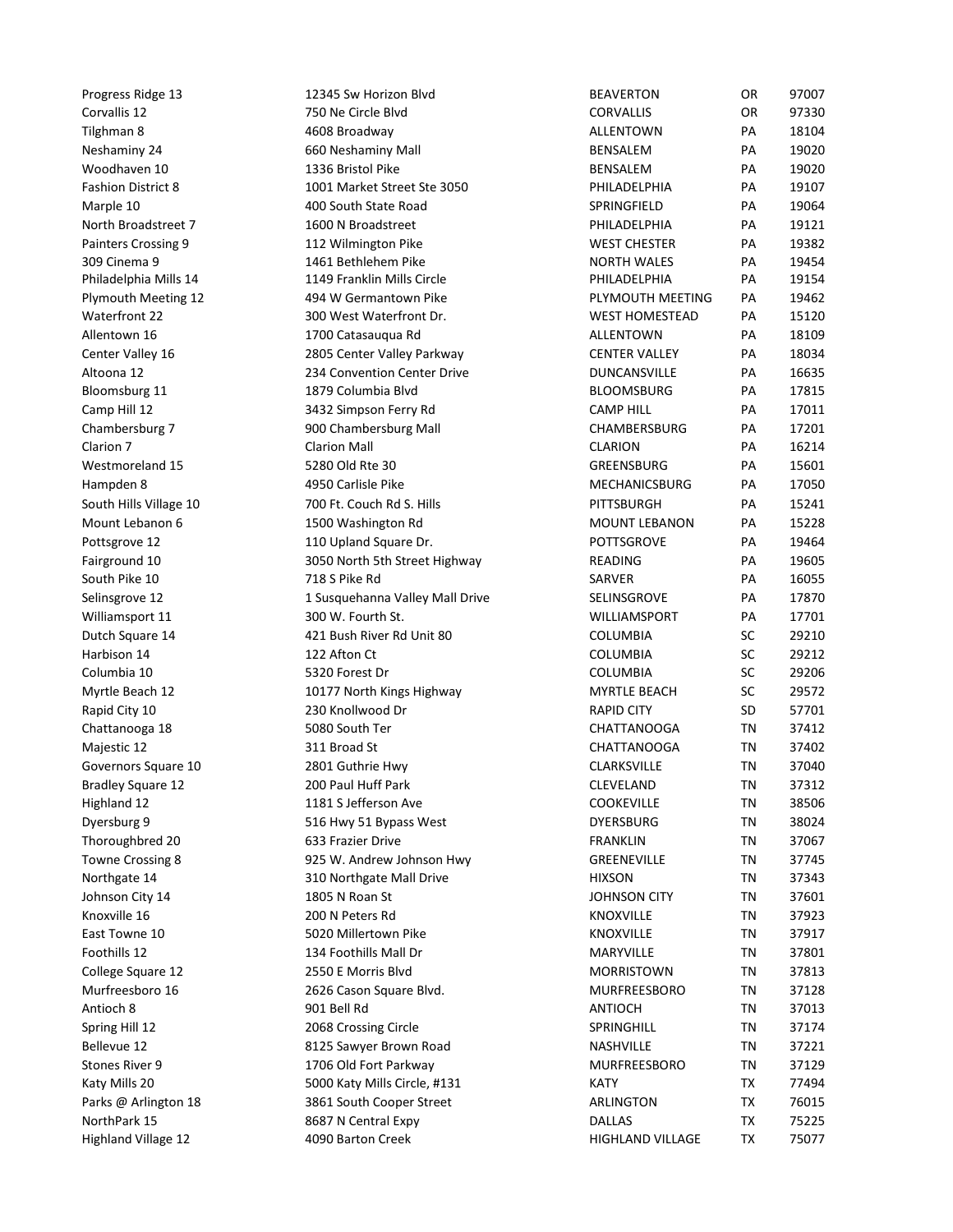| Lakeline 9                                  | 11200 Lakeline Mall Dr                                   | <b>CEDAR PARK</b>                      | TX        | 78613          |  |
|---------------------------------------------|----------------------------------------------------------|----------------------------------------|-----------|----------------|--|
| Willowbrook 24                              | 17145 Tomball Parkway                                    | <b>HOUSTON</b>                         | TX        | 77064          |  |
| Village On The Parkway 9<br>Eastchase 9     | 5100 Belt Line Rd, Ste 220<br>8301 Ederville Road        | <b>ADDISON</b><br><b>FORT WORTH</b>    | TX<br>TX  | 75254<br>76120 |  |
| Burleson 14                                 | 301 W Rendon Crowley Road                                | <b>BURLESON</b>                        | TX        | 76028          |  |
| Tech Ridge 10                               | 12625 N Interstate Hwy 35                                | <b>AUSTIN</b>                          | TX        | 78753          |  |
| Metropark Square 10                         | 8870 Metropark Drive                                     | SHENANDOAH                             | TX        | 77385          |  |
| Grapevine Mills 30                          | 3150 Grapevine Mills Parkway                             | <b>GRAPEVINE</b>                       | TX        | 76051          |  |
| Deerbrook 24<br>Palace 9                    | 20131 Highway 59 N<br>220 East Third Street              | <b>HUMBLE</b><br><b>FORT WORTH</b>     | TX<br>TX  | 77338<br>76102 |  |
| Clearfork 8                                 | 5015 Trailhead Bend Way                                  | <b>FORT WORTH</b>                      | TX        | 76109          |  |
| Stonebriar Mall 24                          | 2601 Preston Road Ste 300                                | <b>FRISCO</b>                          | TX        | 75034          |  |
| First Colony 24                             | 3301 Town Centre Blvd South                              | <b>SUGAR LAND</b>                      | TX        | 77479          |  |
| Rivercenter 11<br>Firewheel Town Center 18  | 849 E. Commerce Street<br>100 Coneflower Drive           | <b>SAN ANTONIO</b><br>GARLAND          | TX<br>TX  | 78205<br>75040 |  |
| Gulf Pointe 30                              | 11801 S Sam Houston Pkwy E                               | <b>HOUSTON</b>                         | TX        | 77089          |  |
| Mesquite 30                                 | 19919 Lyndon B Johnson Fwy                               | <b>MESQUITE</b>                        | <b>TX</b> | 75149          |  |
| Corpus 16<br>Forney 12                      | 5218 Silverberry<br>600 N FM 548                         | <b>CORPUS CHRISTI</b><br><b>FORNEY</b> | TX<br>TX  | 78417<br>75126 |  |
| Hulen 10                                    | 6330 Hulen Bend Blvd                                     | <b>FORT WORTH</b>                      | TX        | 76132          |  |
| Lake Worth 14                               | 6600 NW Loop 820                                         | <b>FORT WORTH</b>                      | TX        | 76135          |  |
| Rio Grande 10                               | 4586 E US Hwy 83                                         | <b>RIO GRANDE CITY</b>                 | TX        | 78582          |  |
| Brazos 14                                   | 100 Highway 332 West                                     | <b>LAKE JACKSON</b>                    | TX        | 77566          |  |
| Boerne 11<br>Galaxy 16                      | 205 Old San Antonio Road<br>333 South Valley Mills Dr    | <b>BOERNE</b><br><b>WACO</b>           | TX<br>TX  | 78006<br>76710 |  |
| Irving 10                                   | 4205 W Pioneer Drive                                     | <b>IRVING</b>                          | TX        | 75061          |  |
| East Pointe 12                              | 8300 Gateway East                                        | EL PASO                                | TX        | 79907          |  |
| Barton Creek 14                             | 2901 Capital Of Texas Hwy                                | AUSTIN                                 | TX        | 78746          |  |
| Irving Mall 14                              | 2433 Irving Mall<br>20115 Holzwarth Road                 | <b>IRVING</b><br>SPRING                | TX<br>TX  | 75062<br>77388 |  |
| Spring 10<br>Fountains 18                   | 11225 Fountain Lake Drive                                | <b>STAFFORD</b>                        | TX        | 77477          |  |
| Edinburg 18                                 | 3003 Us 281 Bus                                          | <b>EDINBURG</b>                        | TX        | 78539          |  |
| El Paso 16                                  | 9840 Gateway Blvd N                                      | EL PASO                                | TX        | 79924          |  |
| Houston 8                                   | 510 Texas St.                                            | <b>HOUSTON</b>                         | TX        | 77002          |  |
| Longview 10<br>Lufkin 9                     | 201 Tall Pines Ave<br>4600 S. Medford                    | LONGVIEW<br>LUFKIN                     | TX<br>TX  | 75608<br>75901 |  |
| Nacogdoches 6                               | 3801 North Street                                        | NACOGDOCHES                            | TX        | 75965          |  |
| Tyler 14                                    | 7415 S Broadway Ave                                      | <b>TYLER</b>                           | TX        | 75703          |  |
| Sikes 10                                    | 3111 Midwestern Pkwy                                     | <b>WICHITA FALLS</b>                   | TX        | 76308          |  |
| West Jordan 12                              | 1600 West Fox Park Drive                                 | <b>WEST JORDAN</b>                     | UT        | 84088          |  |
| Layton Hills 9<br>Provo 12                  | 728 West 1425 North<br>4925 N Edgewood Dr                | <b>LAYTON HILLS</b><br>PROVO           | UT<br>UT  | 84041<br>84604 |  |
| Lynnhaven 18                                | 1001 Lynnhaven Mall Loop                                 | <b>VIRGINIA BEACH</b>                  | VA        | 23452          |  |
| Hoffman 22                                  | 206 Swamp Fox Road                                       | ALEXANDRIA                             | VA        | 22314          |  |
| Courthouse Plaza 8                          | 2150 Clarendon Blvd                                      | ARLINGTON                              | VA        | 22201          |  |
| Potomac Mills 18<br>Tysons Corner Center 16 | 2700 Potomac Mills Circle Ste<br>7850e Tysons Corner Ctr | <b>WOODBRIDGE</b><br><b>MCLEAN</b>     | VA<br>VA  | 22192<br>22102 |  |
| Worldgate 9                                 | 13025 Worldgate Drive                                    | <b>HERNDON</b>                         | VA        | 20170          |  |
| Hampton 24                                  | 1 TOWN CENTER WAY                                        | <b>HAMPTON</b>                         | VA        | 23666          |  |
| Loudoun 11                                  | 43751 Central Station Drive                              | <b>ASHBURN</b>                         | VA        | 20147          |  |
| Shirlington 7                               | 2772 South Randolph St                                   | ARLINGTON                              | VA        | 22206          |  |
| Midlothian 10<br>Roanoke 10                 | 1100 Alverser Dr<br>4494 Electric Rd Sw                  | MIDLOTHIAN<br>ROANOKE                  | VA<br>VA  | 23113<br>24014 |  |
| Salem Valley 8                              | 1700 Apperson Dr                                         | SALEM                                  | VA        | 24153          |  |
| Apple Blossom 12                            | 1850 Apple Blossom Dr                                    | WINCHESTER                             | VA        | 22601          |  |
| River Park Square 20                        | 808 West Main Avenue                                     | SPOKANE                                | <b>WA</b> | 99201<br>98032 |  |
| Kent Station 14                             | 426 Ramsay Way                                           | <b>KENT</b>                            | WA        |                |  |